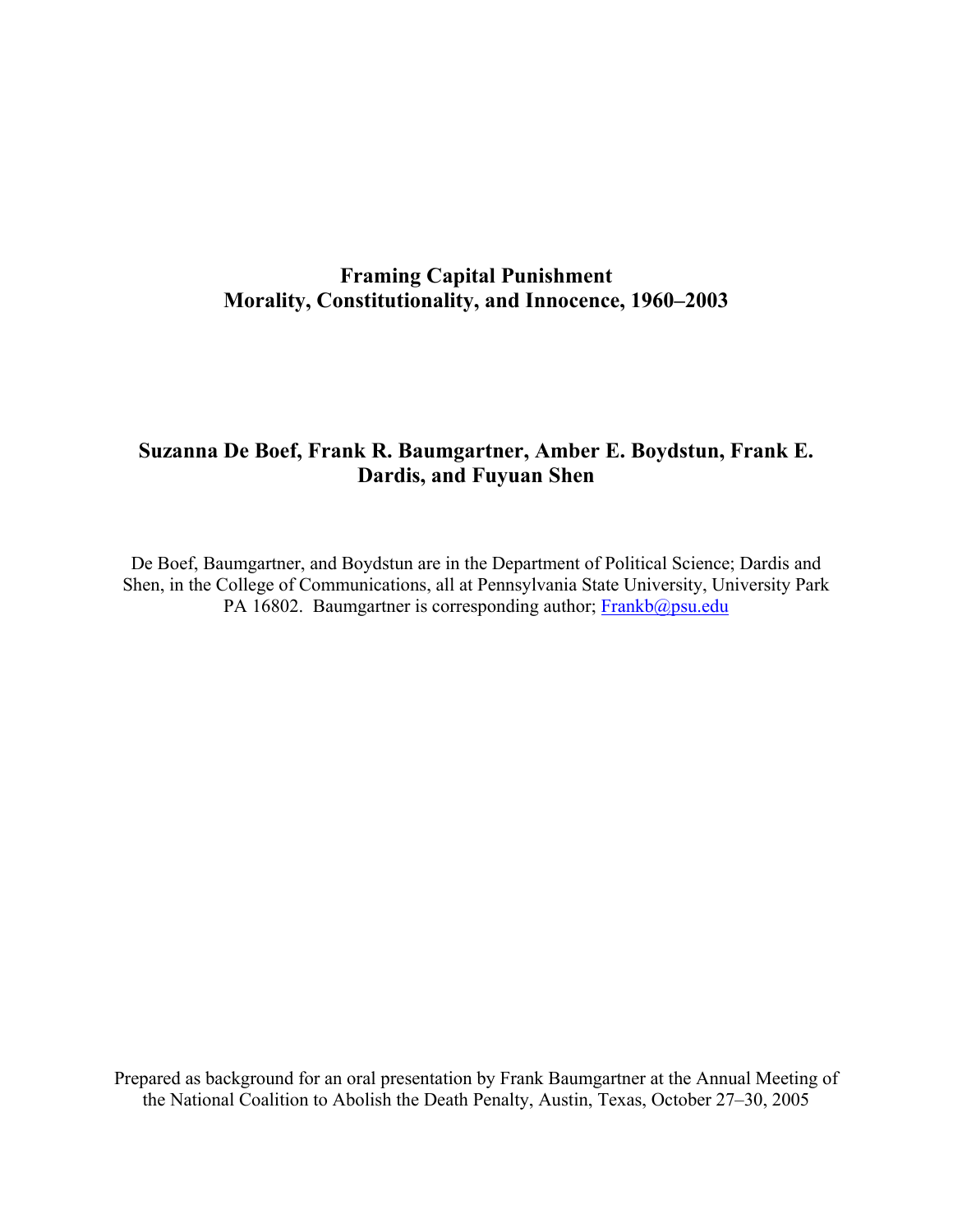## **Abstract**

Through an analysis of media coverage since 1960, a specially designed experiment in which we assessed individual-level reactions to different arguments, and a statistical analysis of the impact of media coverage on death penalty sentencing rates over time, we show: 1) the dramatic emergence of the "innocence frame" in discussion of the death penalty in the past 10 years; 2) the much greater impact of this argument compared to morality-based arguments on individuals' responses, in particular those who are in favor of the death penalty; and 3) a very strong statistical impact of the rise of the innocence frame in media discussion of the death penalty on actual sentencing rates. The death penalty debate has been transformed by the rise of this new set of questions, moving it away from its previous preoccupation with constitutional and moral arguments. Individuals resist changing their opinions on issues that they consider to be linked to core moral or religious beliefs, but they are quite open to new information along dimensions they had not previously taken seriously. This resistance explains why the innocence frame has had such a great impact on the nature of the debate. It also implies that trends toward lower sentencing rates, and eventual public opinion changes, are likely to continue as long as public discussion remains focused on questions of flaws and imperfections in the justice system.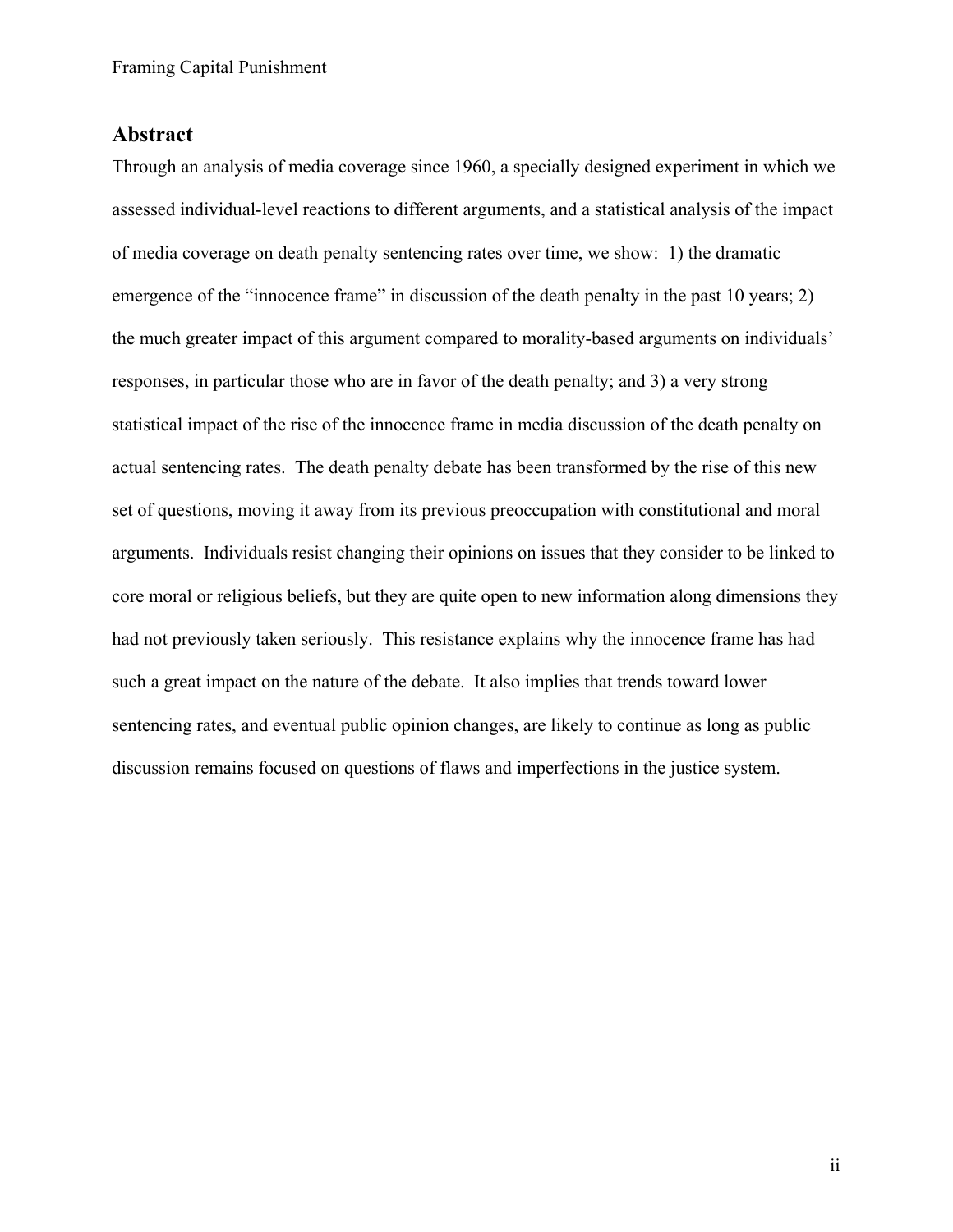# **Introduction**

Thirty articles appeared in the *New York Times* in 1996 concerning capital punishment; the bulk of these reported opinions, news, or events leading toward the application of the death penalty. In 2000, 235 articles appeared and the overwhelming majority of them were critical. In just a few short years, the issue was reframed to focus on errors, mistakes, and the possibility of executing the wrong person. Previously, attention had been more likely to focus on the morality or constitutionality of the punishment. The shifting frames surrounding this issue, and the new emphasis on imperfections in the justice system, have already led to a substantial decline in the number of capital sentences; this number has declined by over half since 1998. It may well lead to the end of capital punishment in America.

In this article we follow the recent history of capital punishment with an emphasis on framing. Any complex issue of public policy can be understood in many different ways; public discussion almost always focuses on a small subset of the full set of dimensions because issues must be simplified. The death penalty has often been discussed in legalistic terms of constitutionality because of the judicial nature of the individual cases and of the concept itself (which is judicial by definition). But when capital punishment is discussed more generally, outside the realm of the legal system, discussion has long focused on a simple moral question: whether it is right or wrong to kill as punishment. There are, of course, many other frames: whether the punishment is effective as a deterrent, whether it is applied equitably, how the US looks abroad, whether it is cost-effective compared to alternative punishments, and many others. In recent years, a new frame has catapulted to dominance in the death penalty debate: No matter what one thinks about the morality of the question, can we be certain that the justice system can process thousands of cases and not make a single error? The "innocence frame" is quite different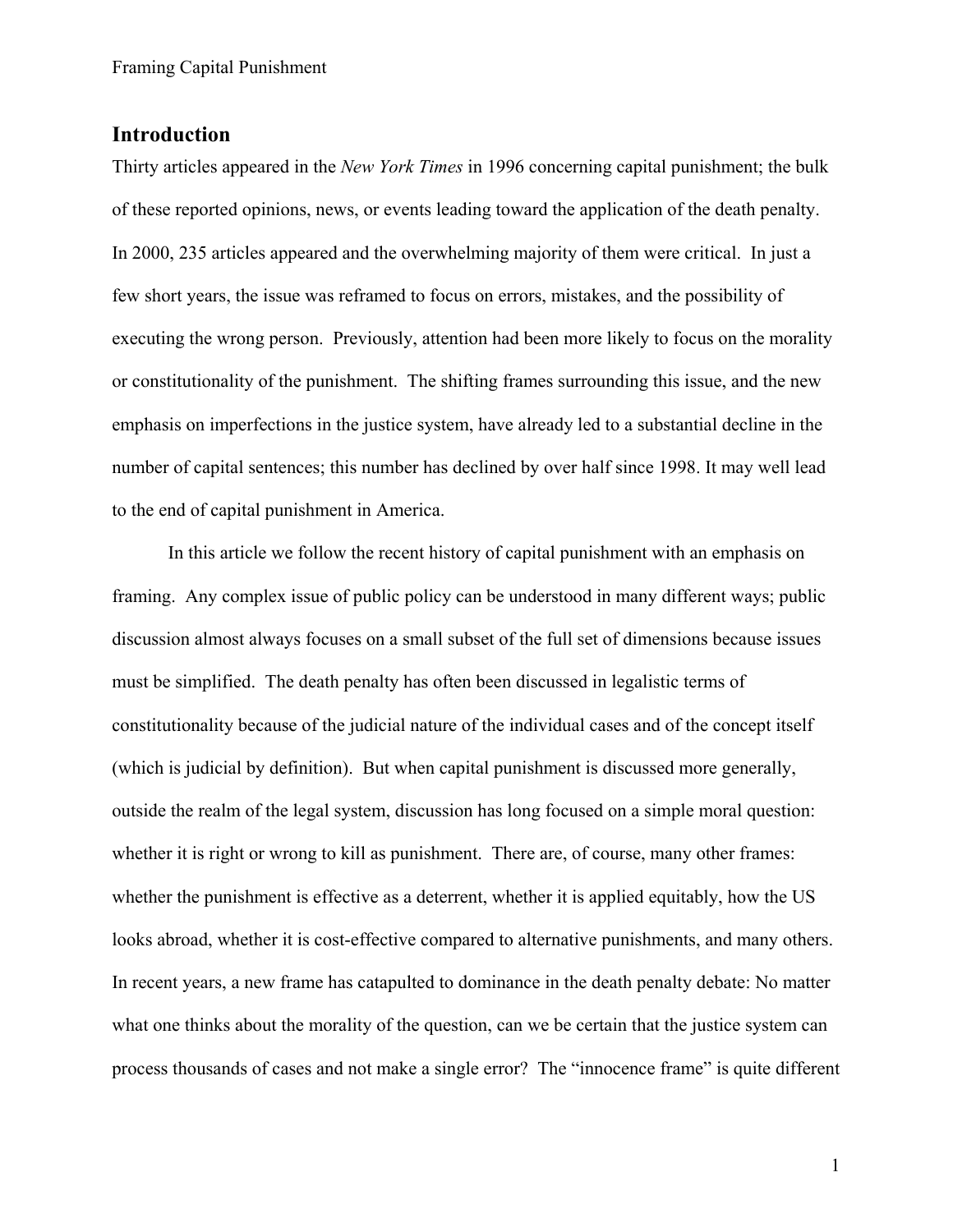from the "equity" frame: Executing the wrong person is an unpopular idea across the board. Avoiding higher probabilities of capital sentencing depending on such matters as race, geography, political jurisdictions, or the arbitrary whims of prosecutors are ideas that generate a lot of support among those versed in constitutional law. But the equal protection of the law argument does not resonate with the public the way the innocence frame does, as we shall show. Our goal here is to demonstrate that this new frame is truly different than previous frames in that it generates greater acceptance among those predisposed to support the death penalty in principle. Shifting public discussion of the issue has already had profound impact on the judicial system. Thus we link framing with individual-level cognitive responses as well as with aggregate-level policy outcomes.

We present several types of results. First, there is uncontestable evidence that public discussion of the death penalty has been altered by a new and unprecedented focus on the possibility of errors in the system, an eventuality with which no one is comfortable. The "innocence frame" has resonated more than previous arguments, bringing together a cluster of previously existing, but distinct, arguments into a single frame likely to have greater effect on public discourse than the same arguments considered separately. Second, this frame is different from frames used by proponents or opponents of the death penalty in previous decades. In contrast to other frames, the innocence argument is both attractive to those who already agree with the conclusion to which it points and not alienating to those predisposed against. Previous frames, in particular the long-dominant morality frame, may be quite energizing to those who agree with them, but they are not convincing to those who disagree. Even the equity frame, focused on the guarantee of equal protection of the laws, did not resonate as the new innocence frame does. Third, we link shifting frames of media discussion of the death penalty to actual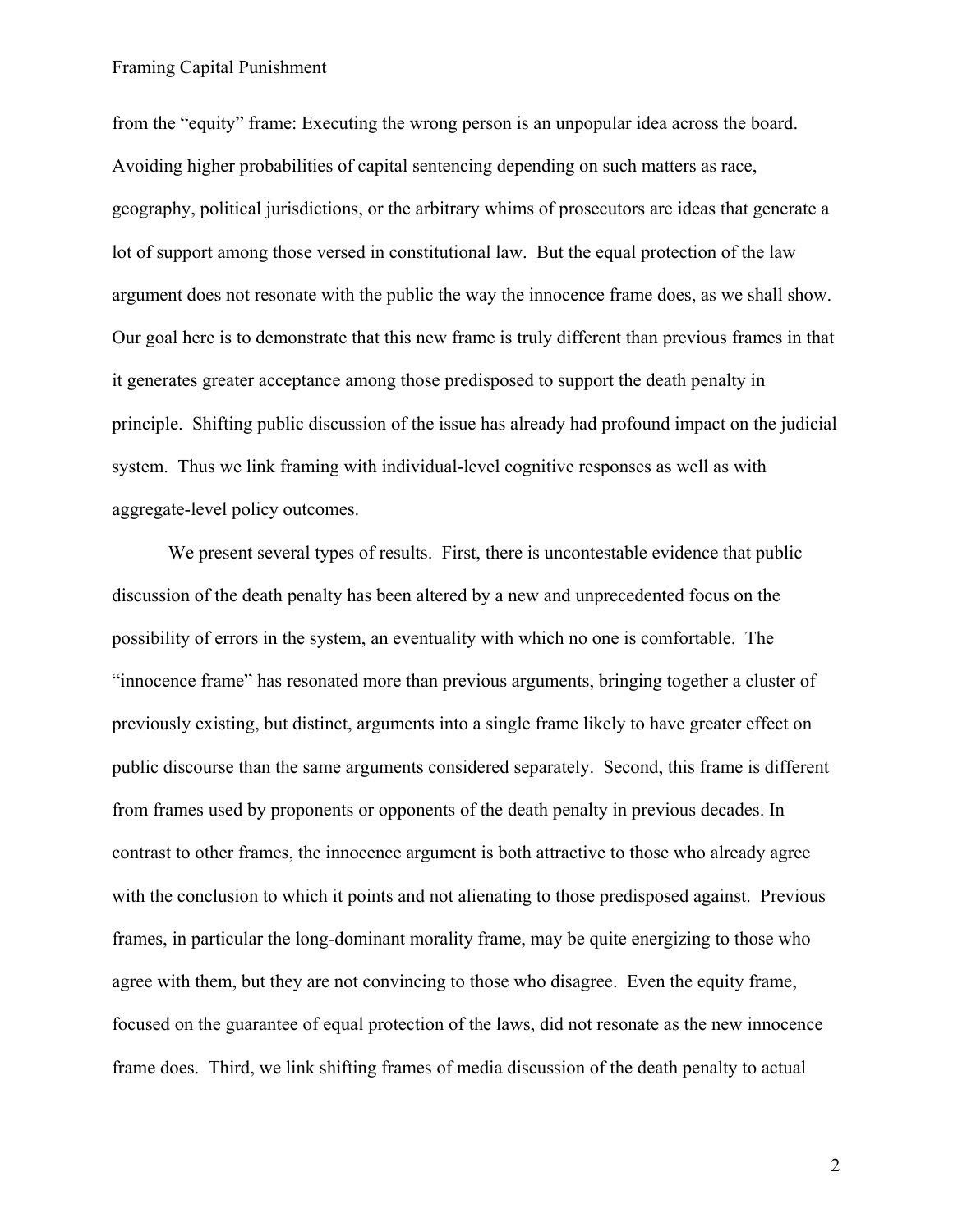results. We present a statistical model explaining the number of death sentences annually and show the dramatic impact of the rise of the innocence frame, even controlling for other factors such as previous levels of sentencing, the number of homicides, and the number of states with capital punishment. A decline of over 100 capital sentences annually can be associated with the framing effects that we document here.

The combined effects of highly publicized exonerations, continued media coverage of the innocence argument, and effective framing efforts by those opposed to capital punishment have already affected the legal community and show signs of affecting public opinion more generally. These effects are likely to grow stronger in the years to come because their impacts are partly dependent on each other: as more death-row inmates are exonerated, media coverage focusing on imperfections in the system naturally increases. As this occurs, juries become less willing to sentence to death (and prosecutors may become less likely to seek the penalty, knowing that they have a lesser chance of gaining it). The result is a positive feedback system that may well lead to the end of capital punishment in America.

Of course, people do not change their minds on public policy issues overnight, especially when the issue in question touches so directly on moral or religious convictions, as is the case here. We cannot predict the trends of future events or discussion about the death penalty in the years to come. But our evidence strongly suggests that continued media coverage and public discussion of the innocence frame have already begun to have an impact, especially within the legal community. Further, we have evidence about why this is so: Cognitive response to the innocence frame is different from that to the moral frame. This leads us to expect continued impact in the legal community and on public opinion, so long as attention to the question of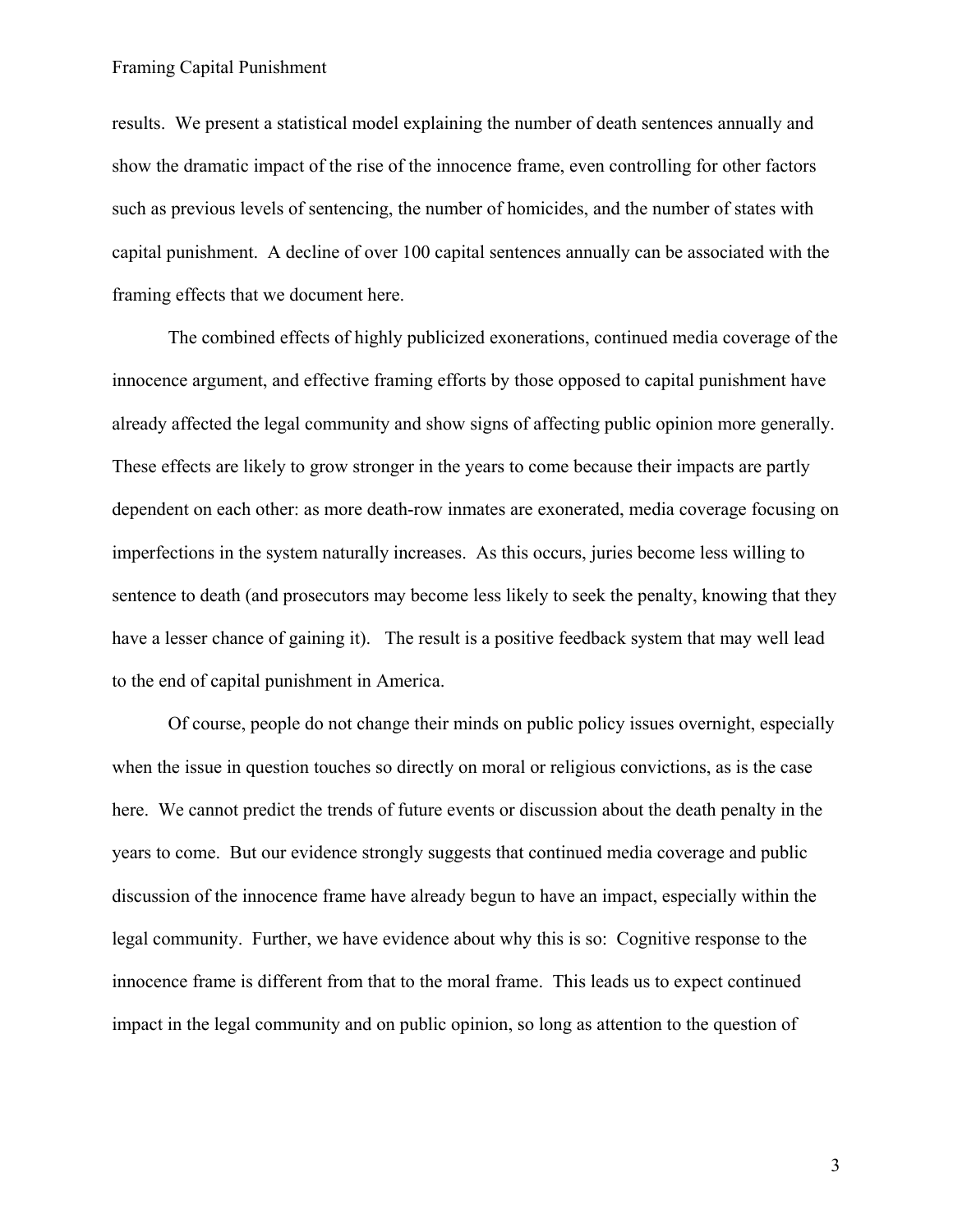$\overline{a}$ 

flaws in the system remains high. We begin with an analysis of media coverage over the past several decades.

## **Media coverage of the Death Penalty**

Figure 1 shows the number of stories in the *New York Times* relating to capital punishment from 1960 to  $2003.<sup>1</sup>$ 

## (Insert Figure 1 about here)

A total of 3,692 stories appeared during this time, with substantial peaks of coverage in 1976–77, just after the Supreme Court reinstated the death penalty after the 1972 decision invalidating state capital punishment laws, and then again in 2000. During these two periods, the newspaper carried over 150 articles per year: More than one story every other day. The figure makes clear that the issue emerged onto the media agenda in the 1970s; there was little coverage, less than one article per week, before 1972. Coverage has grown substantially in recent years even though there has been no monumental Supreme Court decision such as those of 1972 and 1976. Rather, more recent coverage, especially that peaking in the unprecedented levels of coverage in 2000, related to the size of the death-row population and various challenges to the system based on juvenile offenders, the mentally handicapped, and the concept of "innocence." The number of front-page stories grew as well: From just one in 1960, there were two in 1970, four in 1980, eight in 1990, and 19 in 2000. Clearly, the issue was rising on the agenda in recent years, especially in the late 1990s and since then.

The tone of coverage of the death penalty has changed dramatically over time. There are many ways to assess this but we start with a simple count of the number of pro-death penalty

<sup>&</sup>lt;sup>1</sup> We coded every abstract listed under the heading "capital punishment," noting whether or not the abstract mentioned any of an exhaustive list of 67 different arguments. Thanks to Cheryl Feeley for doing the bulk of this work for her Senior Thesis and for allowing us to use and update the data she collected.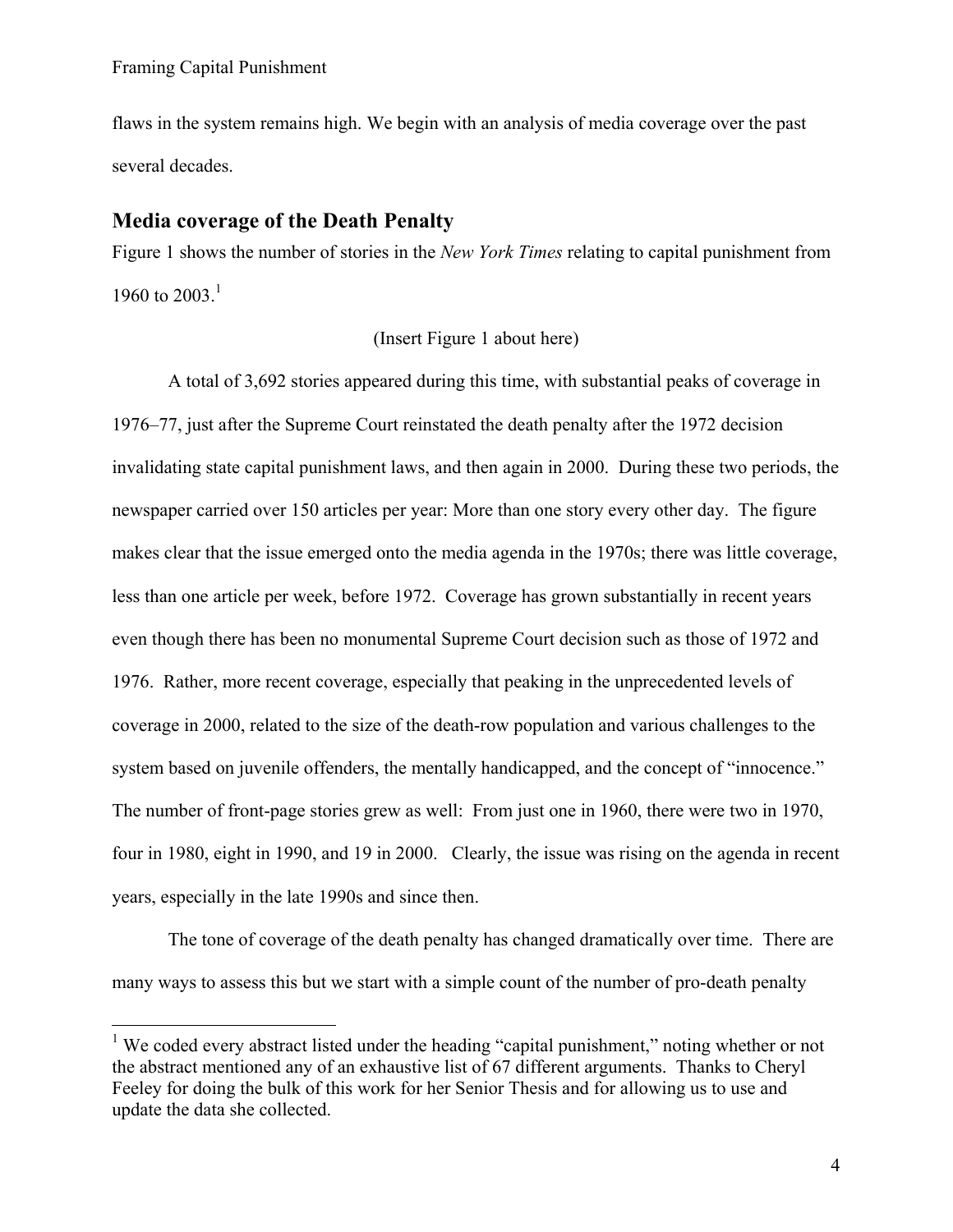stories minus the number of anti-death penalty stories per year. (These are not necessarily editorial preferences, but rather reports of activities, events, opinions, or attitudes that would tend towards the imposition of the death penalty or against that outcome.) Figure 2 shows these trends.

### (Insert Figure 2 about here)

A net anti-death penalty tendency was apparent in news coverage of capital punishment leading up to the ban on executions in 1972. During the period of the constitutional moratorium (1972 to 1976), a substantial increase in pro-death penalty coverage followed; much of this was reporting of state legislative efforts to craft new capital laws that would pass constitutional muster. In the ensuing period, from approximately 1978 to 1993, a steady if erratic trend is apparent toward increased pro-death penalty reporting, reflecting increased use of capital punishment and greater numbers of death sentences. This trend reverses again, and very dramatically, after the 1993 peak. By 1993, the imbalance toward pro-death penalty stories appearing in the paper was as high as it had ever been, slightly higher even than in 1973 when states were just revising their laws to reinstate the penalty after they were overturned in 1972. From this point onward, a dramatic shift began to take place so that by 1997 there was a net predominance of negative stories. By 2000, after this trend had continued, a barrage of anti-death penalty news was consistently in the press. Coverage was the most unbalanced in history. In fewer then 10 years we had moved from one historic imbalance in public discussion to its exact opposite. The second one, in 2000, was by far the larger and was due to the rise of the innocence frame.

The general trends of pro- and anti-death penalty coverage correspond to events surrounding capital punishment, but they also reflect important shifts in the nature of the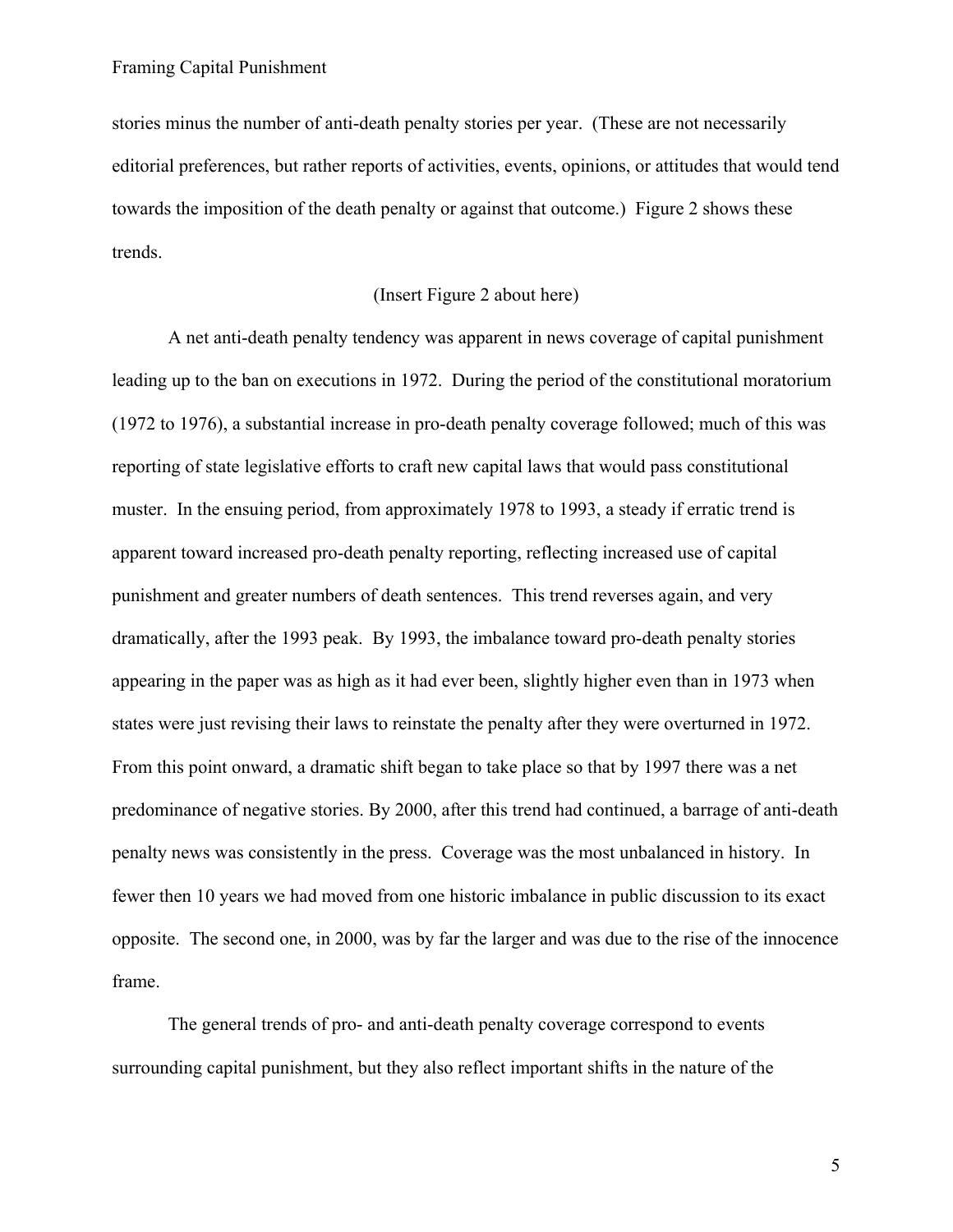discussion. Capital punishment raises many different dimensions of debate, from constitutionality to morality to efficacy and others. We coded each story for the presence of a comprehensive list of 67 different arguments, clustered into different main themes or dimensions. Figure 3 shows the number of stories mentioning the most prevalent of these.

### (Insert Figure 3 about here)

Issues of constitutionality are the single most common theme in *New York Times*  coverage over most of this period; over 1,350 articles mentioned discussions of this type, with peaks coming in 1972, 1976 and the years following that, in the mid- to late-1980s, and finally in the early  $21<sup>st</sup>$  century as the constitutionality of capital punishment for juveniles and the mentally handicapped became important controversies. Morality issues have been less prominent over time, with a total of 591 stories focusing on these. Discussion of morality has been prominent since 1972, especially from 1972 to 1978 when the constitutionality of the entire death penalty was hotly debated. Since then moral issues have never completely disappeared from the media agenda, but they have been significantly less prevalent. The innocence or fairness dimension was not prominent before the 1980s, but grew rapidly beginning in 1983. It reached a peak in 2000 with 134 stories in that year alone; over the entire period there were just over 1,000 stories with innocence / fairness arguments. Many stories fit into other categories focusing on international comparisons, efficacy (whether the penalty serves as a deterrent or not, for example), cost, mode of execution, or "other" topics. None of these categories was used in more than 300 stories across the entire period, except "other" which was used over 1,200 times. These were miscellaneous mentions of various particularities of the cases or otherwise did not fit into any particular theme. In general, we can see from Figure 3 that constitutionality is a perennial theme; that morality has been an important theme as well; and that innocence has shown a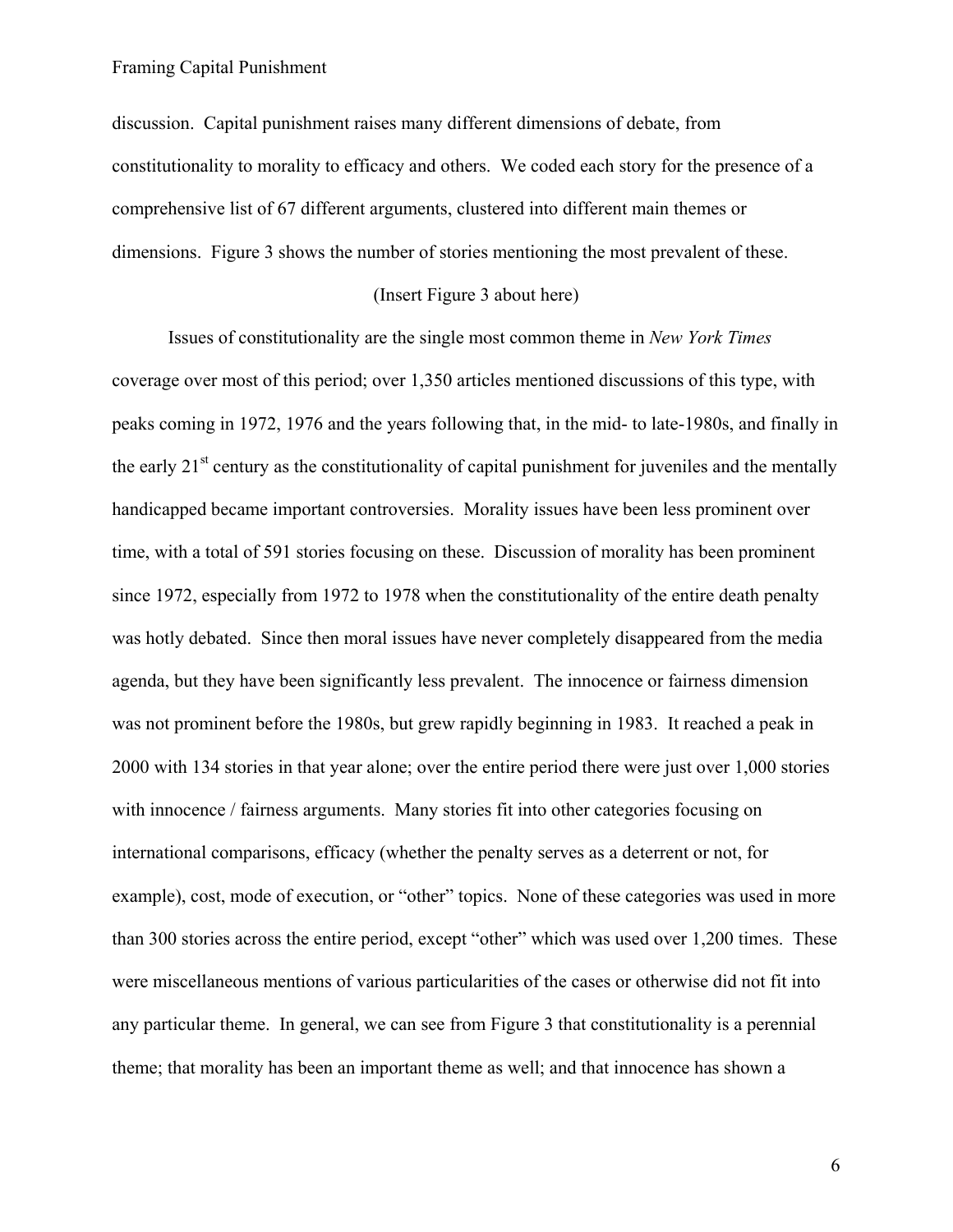dramatic increase from virtually no coverage before the 1980s to constituting more than half of the entire amount of coverage annually in many recent years. We can see this in greater detail in Figure 4, which delves deeper into the dramatic rise of the innocence question.

#### (Insert Figure 4 about here)

Figure 4 shows the number of stories each year presenting any of the following: 1) claims of innocence; 2) problems relating to evidence used in trial; 3) problems or imperfections in the justice system; or 4) characteristics of the defendant. This cluster of issues, ranging from simple humanization of the defendant to demonstrations of actual innocence through exonerations, has always been present, as the figure shows. However, none of these issues was a prominent aspect of media coverage of the death penalty until they collectively surged to unprecedented levels of coverage in 2000. From 1960 to the mid-1980s there was trivial coverage of these questions, typically fewer than ten articles even mentioning them (note that this includes even any mention of the characteristics of the defendant in the trial; stories at that time were much more likely to discuss the victim than the defendant). Coverage grew from the 1980s to the 1990s, but rocketed to new levels in 2000.

Increased coverage of the innocence question might well be expected given the numbers of people released from death row during this period. Figure 5 shows these data.

#### (Insert Figure 5 about here)

The number of individuals exonerated has followed a steady trend since the 1970s, with small numbers of exonerations each year; 2003 was the first year with more than 10 exonerations. The solid line in the figure shows the cumulative number of death-row prisoners who have been released since the modern era of capital punishment began in 1976; these numbers grew steadily with no dramatic increase at any particular time. That number did cross a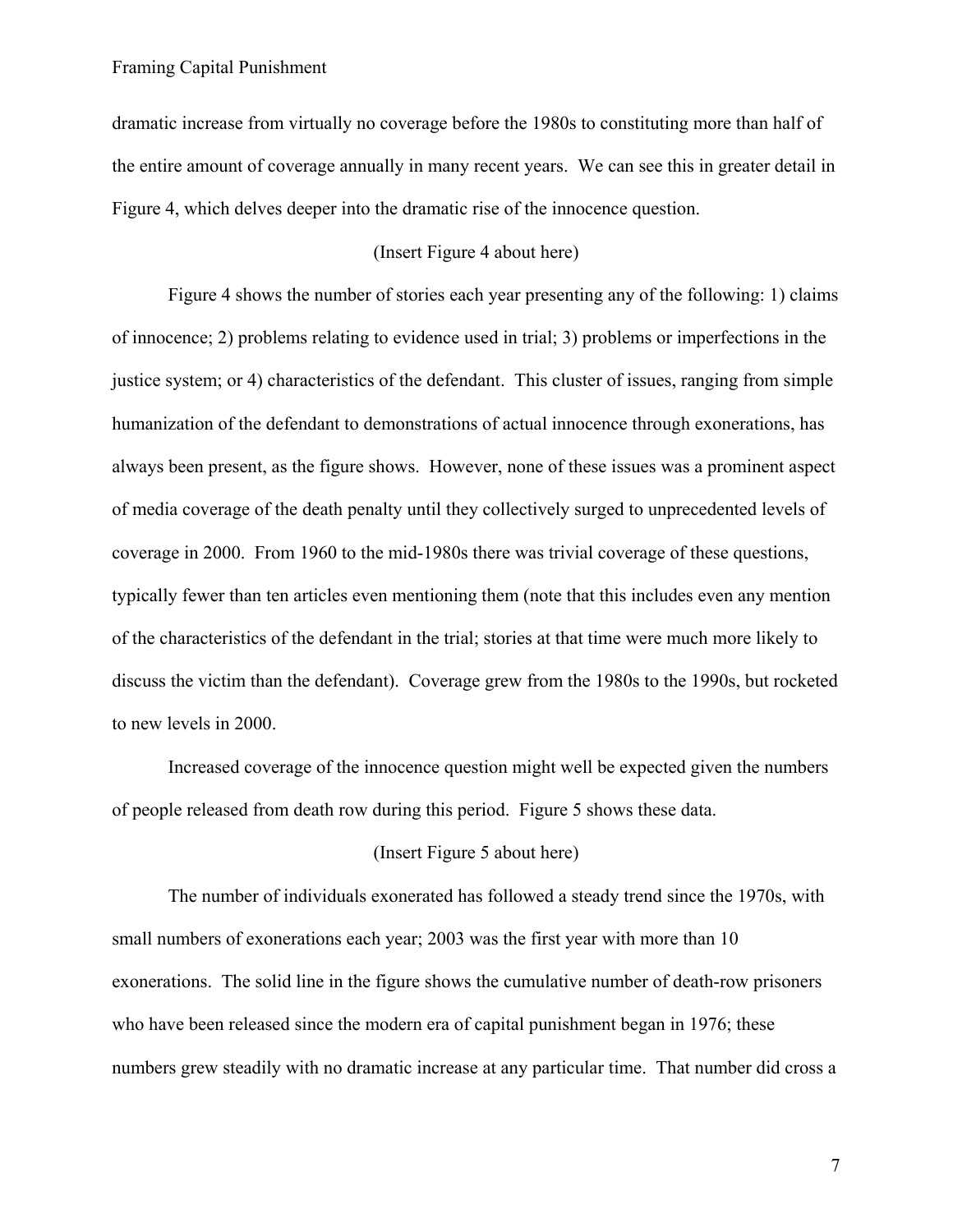threshold, 100 exonerations, in the same year that the annual number surpassed ten cases, in 2003. In any case, there is no dramatic surge in exonerations. (Clemency numbers are higher, numbering over 240 since 1976, but these numbers also did not rise dramatically until January 2003, when Governor Ryan of Illinois granted clemency to all 167 inmates on death row in his state.)

We saw in Figure 4 that media attention to the question of innocence has been tremendously punctuated, but Figure 5 shows that the underlying process has been more incremental. Further, the surge in media attention occurred in 2000 when there was no particular threshold or event relating to the absolute numbers of exonerations, though there was certainly increased discussion of flaws, especially beginning in 1995. The combined impact of clemency and exoneration is clearly important. However, the surge in media attention to "innocence" comes in 2000 whereas the clemency and exoneration numbers rise later. We present one last piece of evidence concerning the unprecedented strength of the new innocence frame.

We conducted a dynamic factor analysis to understand the changing dimensional structure of newspaper coverage of the death penalty over time. While the procedure is somewhat complicated, its conclusions are clear. Breaking the data into moving five-year intervals, we performed a factor analysis on our full content analysis of the 67 precise arguments we identified in our research. For each five-year period, the analysis showed which arguments moved together. Where there was an increase in the number of stories relating to racial disparities in capital sentences, for example, did any particular other arguments also show greater prevalence? Where those stories declined over time, did other stories also decline? In this way, the technique allows us to see what arguments cluster together, forming a single theme or dimension. Of course, with only a five-year window, there is considerable noise in the results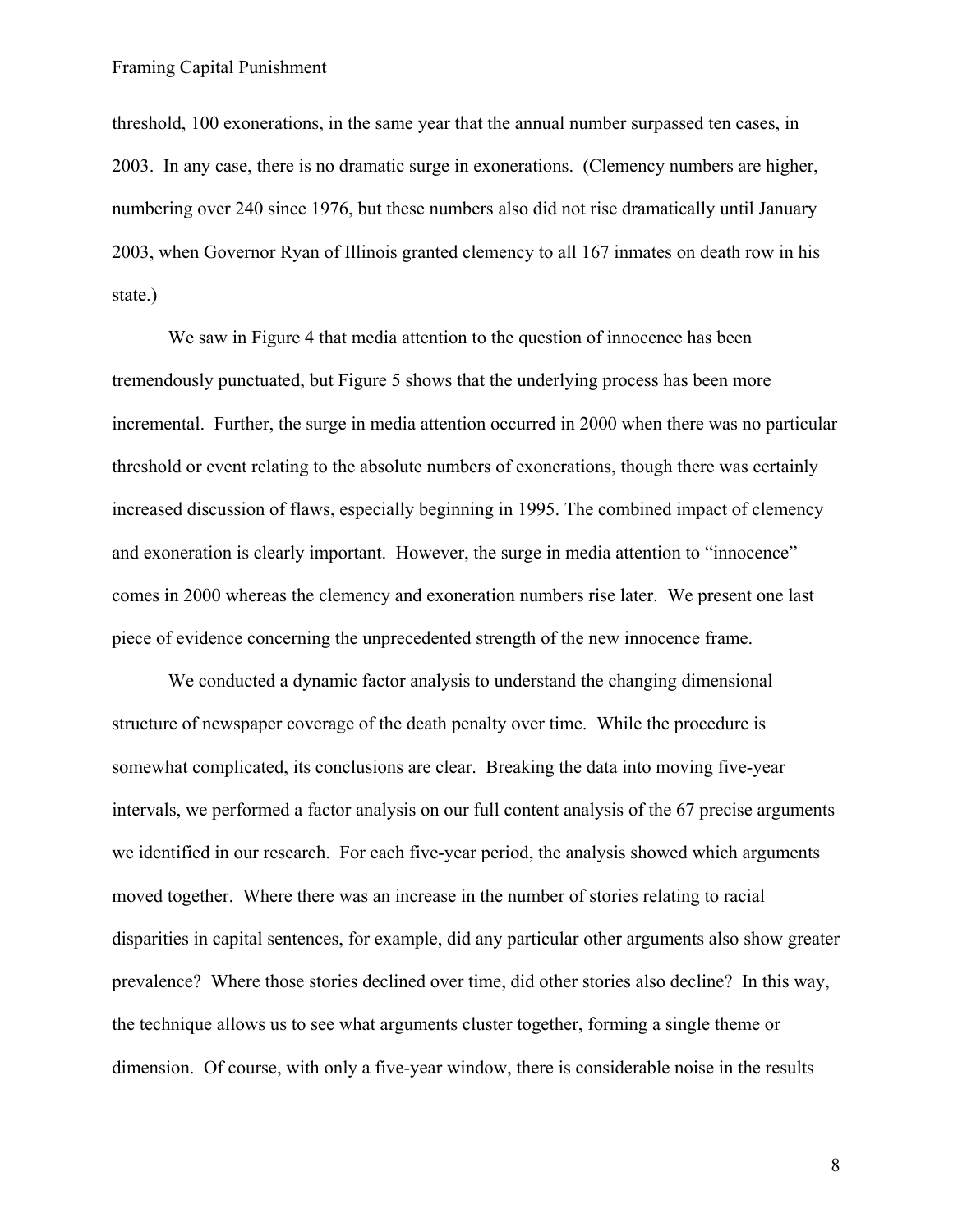for any given five-year period. When we look at each successive five-year window and compare it to the previous and subsequent periods, however, the procedure allows us to see which arguments "resonated" and which had "staying power." By resonance we mean how many arguments moved in concert with one another, comprising an empirically identified frame or dimension, and by staying power we mean how many rolling five-year windows the frame continued to exist. Figure 6 shows the results.

### (Insert Figure 6 about here)

We identified a total of 34 evolutionary frames. A large number of these were short lived and not especially coherent, the result of statistical anomalies to be expected when dealing with only five data points at a time. These are identified in unlabelled gray lines at the bottom of Figure 6. Our technique uncovered eight longer-lasting and more important frames, and these are identified in the figure. As these frames were identified separately in each five-year window, individual clusters could come and go. The most important frames, of course, would be expected to last for a long time, and indeed we see that the constitutionality frame lasts quite some time. Similarly the morality or eye-for-an-eye frame is long-lasting. The height of the lines reflect the total amount of coverage to the underlying arguments, weighted by the degree to which each arguments "loads" on the factor, statistically. This simply gives an idea of the number of stories each year that reflect the underlying factor of the stories that make up the frame. And here we can see that the innocence frame is the strongest frame ever to appear in the *New York Times* over the past 45 years.

Figure 6 gives us a way to show what topics were the most prominent topics of discussion over this long period. By looking only at those arguments that form part of a more coherent cluster, rather than each argument separately, we eliminate a tremendous number of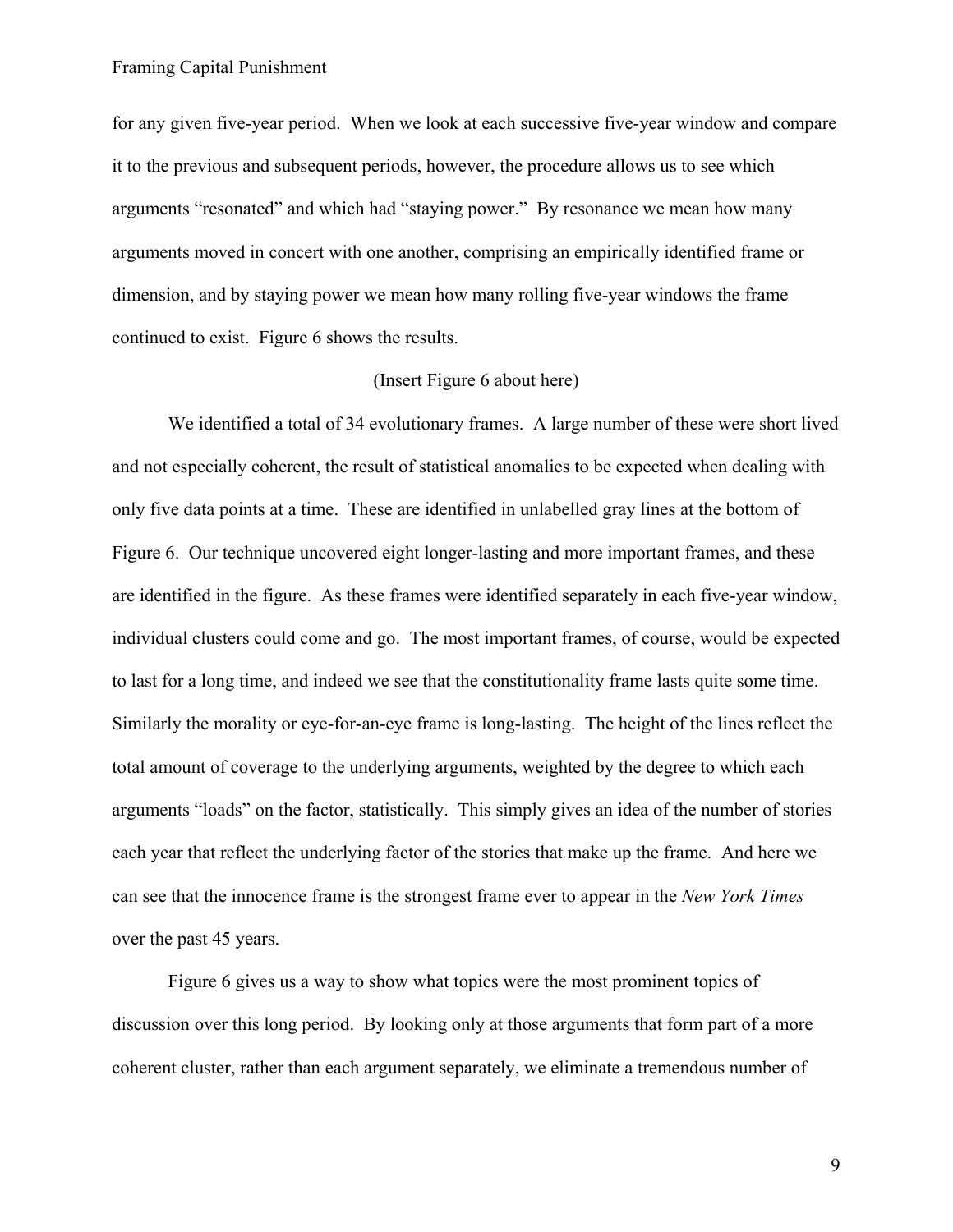stories that are idiosyncratic, peculiar, or contradicted by some other articles present in the same period. The arguments identified in the frames shown in Figure 6 are those most coherently and consistently coming through in media discourse, and therefore likely to affect public opinion through a consistent and repeated message with related component parts. And glancing at the figure we can trace what should look like a familiar evolution of the debate, from a focus on constitutionality to the emergence of the innocence argument beginning in the mid-1990s, with a consistent concern for morality issues over much of the same time period.

Table 1 shows the arguments that make up each of the frames identified in Figure 6, which allows us to assess both the substantive content of the frames as well as their resonance.

#### (Insert Table 1 about here)

The table shows that the innocence frame, with nine component arguments, equals the constitutionality frame as the most resonant frame on the death penalty in history. Several of the component parts of the innocence frame, including the racial justice argument, have actually been part of the discussion surrounding the death penalty for quite some time. But this analysis shows that they were once made in a manner that did not resonate or cluster with other, related, arguments. Today, a cluster of criticisms about imperfections in the administration of the death penalty make even these old arguments take on a new and more powerful meaning.

Our review of *New York Times* coverage of capital punishment issues shows that this coverage has evolved in important ways in the past 45 years, and the trends apparent in these data clearly correspond to important developments in the legal community. Most importantly, they show the dramatic rise of the "innocence frame" to such a point that it can be said to dominate media discourse on the death penalty today. With hundreds of references annually to questions of exonerations, imperfections in the system, and claims of innocence, what is the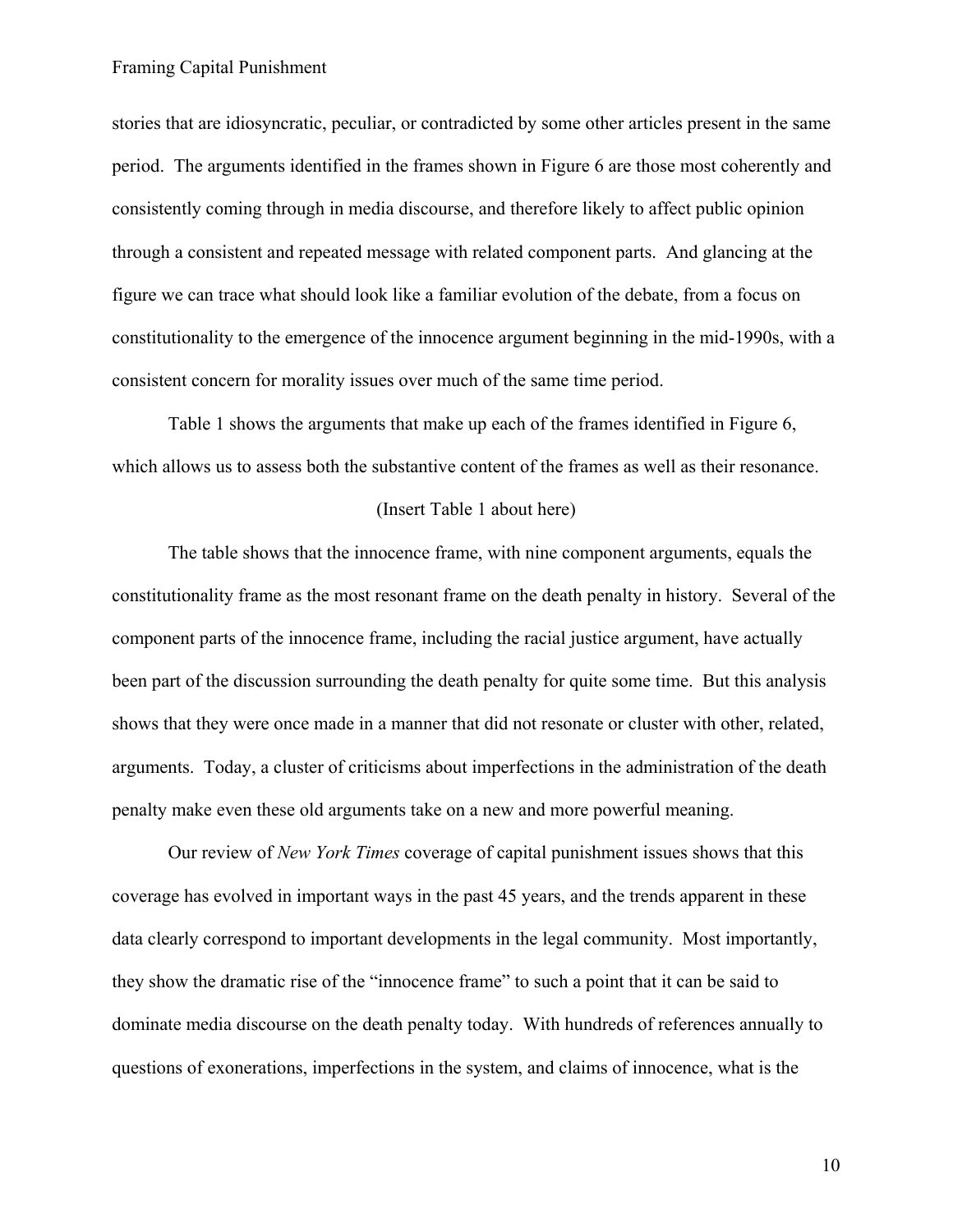public reaction? In the next section we assess individual-level response to the traditional morality arguments regarding the death penalty compared with the new innocence or "system-isbroken" argument.

## **Experimental Evidence on Framing Effects**

We designed an experiment to test the micro-level effects of newspaper stories reflecting either the innocence or morality arguments on individual attitudes and administered it to 184 undergraduate students enrolled in an introductory mass communications course at a large public university in the northeast. Subjects were assigned to randomized groups and each group was presented with one of four versions of an 11-page booklet containing a pre-stimulus questionnaire with some control measures, three news articles formatted to resemble photocopies of real newspaper articles, and a post-stimulus questionnaire containing attitudinal and demographic questions. The three newspaper stories included one about health-care reform, one on the death penalty, and one about logging in national forests. To avoid possible confounding influences, specific writers were not mentioned in the bylines and gender-neutral names were used in the attribution of all direct quotes given in the death penalty articles. Full details including the entire experimental booklet, with the text of the stories and all the questions, is available at this website:

(http://polisci.la.psu.edu/faculty/Baumgartner/DP\_Experiment\_Booklet.pdf).

In a manner similar to Nelson et al. (1997a), we manipulated the newspaper stories by leaving the text identical in its midsection, but altering the headline, lead, and closing paragraphs to reflect the experimental treatment. The common middle section included mention of both the morality and innocence arguments, describing a debate in an unnamed state legislature. Both anti- and pro- death penalty morality arguments were mentioned. In the control treatment, no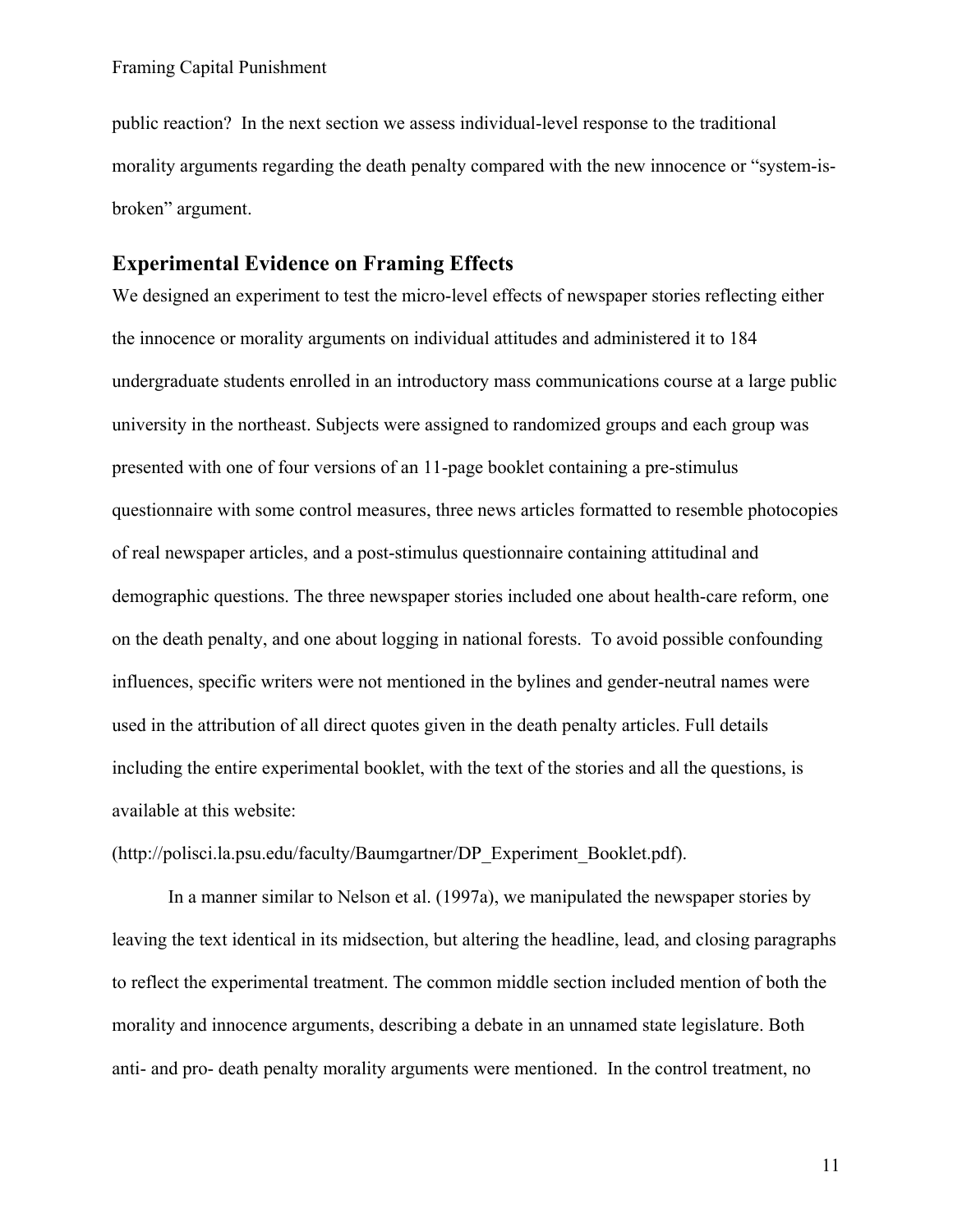$\overline{a}$ 

additional information or emphasis was provided; in three other groups the headline, lead paragraph, and closing paragraph all emphasized a pro-death penalty morality argument; an antideath penalty argument centering on the moral dimension; or an innocence argument. Every subject was therefore presented with all three arguments, but one frame or another was emphasized further in each of the three treatment groups.

After reading the news articles, subjects were told that they would be asked more indepth questions on one of the three issues about which they had read; in fact all were asked about the death penalty. The first measure assessed subjects' support for or opposition to the death penalty for persons convicted of murder.<sup>2</sup> Based on this opinion measure, we can then classify the respondents both by the frame they received and whether the stimulus they received reinforced or challenged their opinion.

Immediately following the opinion measure, we asked the subjects to list the most important factors, or arguments, that they took into consideration when forming their opinion. We coded these open-ended responses to capture two main attributes of each argument given: first, whether the subject adopted the frame—morality or innocence—that was used in the

 $2^2$  Between reading the three articles and being asked their opinion on the death penalty, subjects were instructed to list up to five arguments that they recalled from each article. These recall measures served to confirm the saliency of the framing manipulations and yielded three reassuring conclusions. First, recalls are a function of the frame received—those receiving different frames differ significantly in their recollections, showing simply that they had indeed read the articles and understood them. Second, treatment effects are similar no matter what the subject's opinion on the death penalty; the recall process (in contrast to attitude justification) is unaffected by the psychology of projection effects or cognitive dissonance. Third, the magnitude of the recall effects are similar across all three treatments.

Note that we recorded the subjects' attitudes towards the death penalty after their exposure to the framing stimulus, but we employ this measure as a valid proxy for subjects' attitudes toward the death penalty because a single brief stimulus would have at most a negligible impact on attitudes toward this issue, being deeply rooted as they are in core values. Our purpose is to study how even a brief framing stimulus affects cognition and the accessibility of arguments, not that it would affect or change overall attitudes. Such effects would have to come after repeated exposures, which are not included in this study.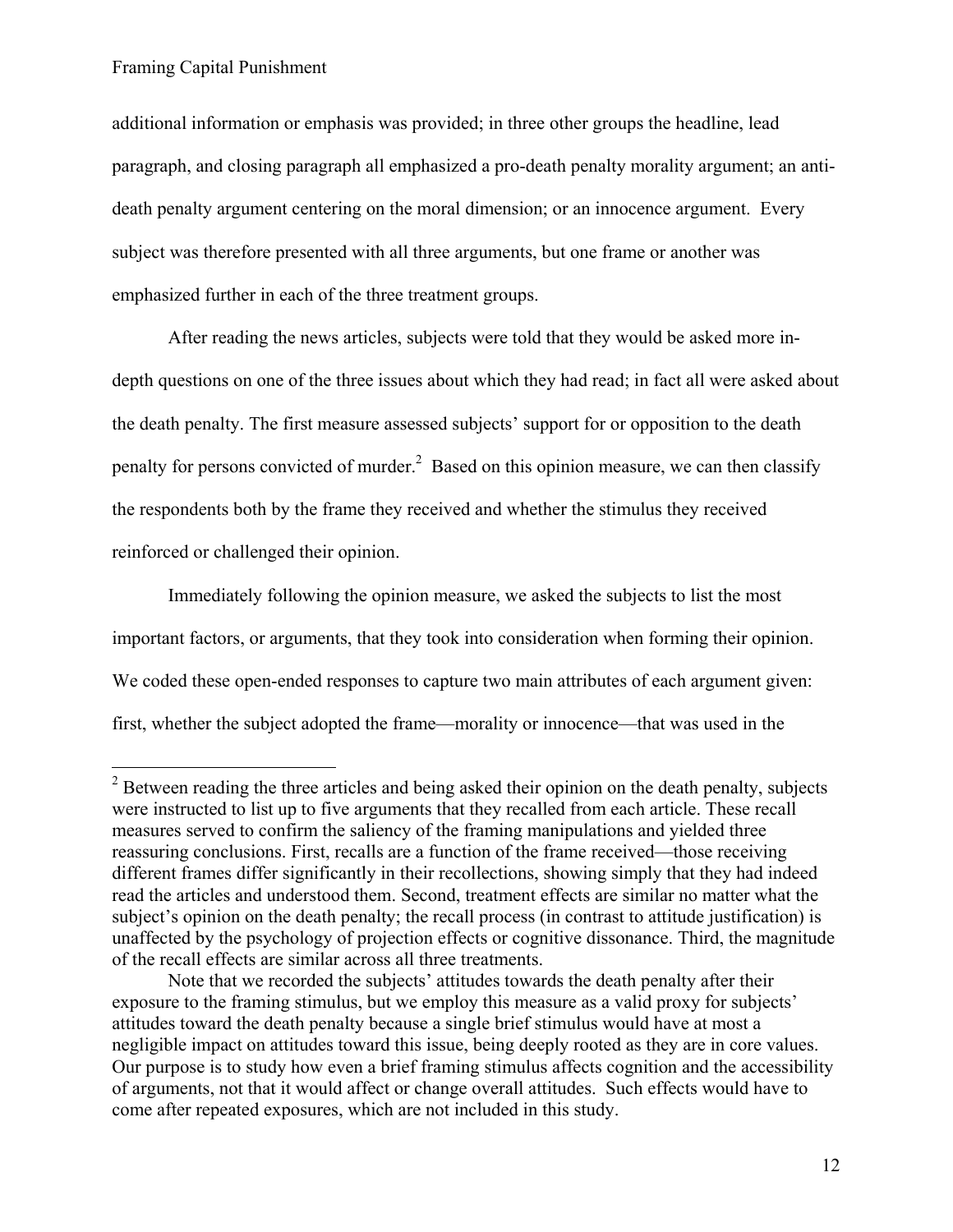$\overline{a}$ 

article; and second, whether they gave an argument in agreement with their own views or one in agreement with the article.<sup>3</sup> We focus here on the first argument offered by each subject, but these results are consistent with analysis performed on the complete set of arguments that subjects gave (they could give up to three justifications for their opinion).

We are interested in how individuals with different predispositions respond to the various frames presented. Therefore, we divide our subjects into four groups here based on whether they were exposed to the innocence or the morality argument and whether their opinion on the death penalty was challenged or reinforced by the article presented to them. We do not expect that a single exposure to any argument will change someone's opinion, but we are interested in the cognitive response to the arguments presented. Theories of attitude formation emphasize accessibility of information and cognitive response to dissonant versus reinforcing stimuli. This is why we are interested in the first justification that our subjects give when asked to explain the arguments that support their opinion. If they are presented with a pro-death penalty argument but strongly disagree with it, they may explain their opinion with an anti-death penalty argument on the moral dimension: directly counter-arguing, showing resistance to the frame presented. We expect all respondents to be more receptive to arguments with which they agree, of course; cognitive dissonance is not an issue in this case. But how does the innocence frame affect those predisposed to disagree? In this way we can determine the receptivity of each group to the morality and innocence arguments.

Figure 7 shows the predicted probability, controlling for level of political interest, of justifying one's opinion on the death penalty with an argument reflecting the frame and policy

<sup>&</sup>lt;sup>3</sup> Two coders worked independently, and each coder's set of subjects contained a common set of 25 randomly selected subjects (a total of 75 arguments) not differentiated to the coders. Approximately 95% of the coding decisions made for this common set of subjects was identical between the two coders.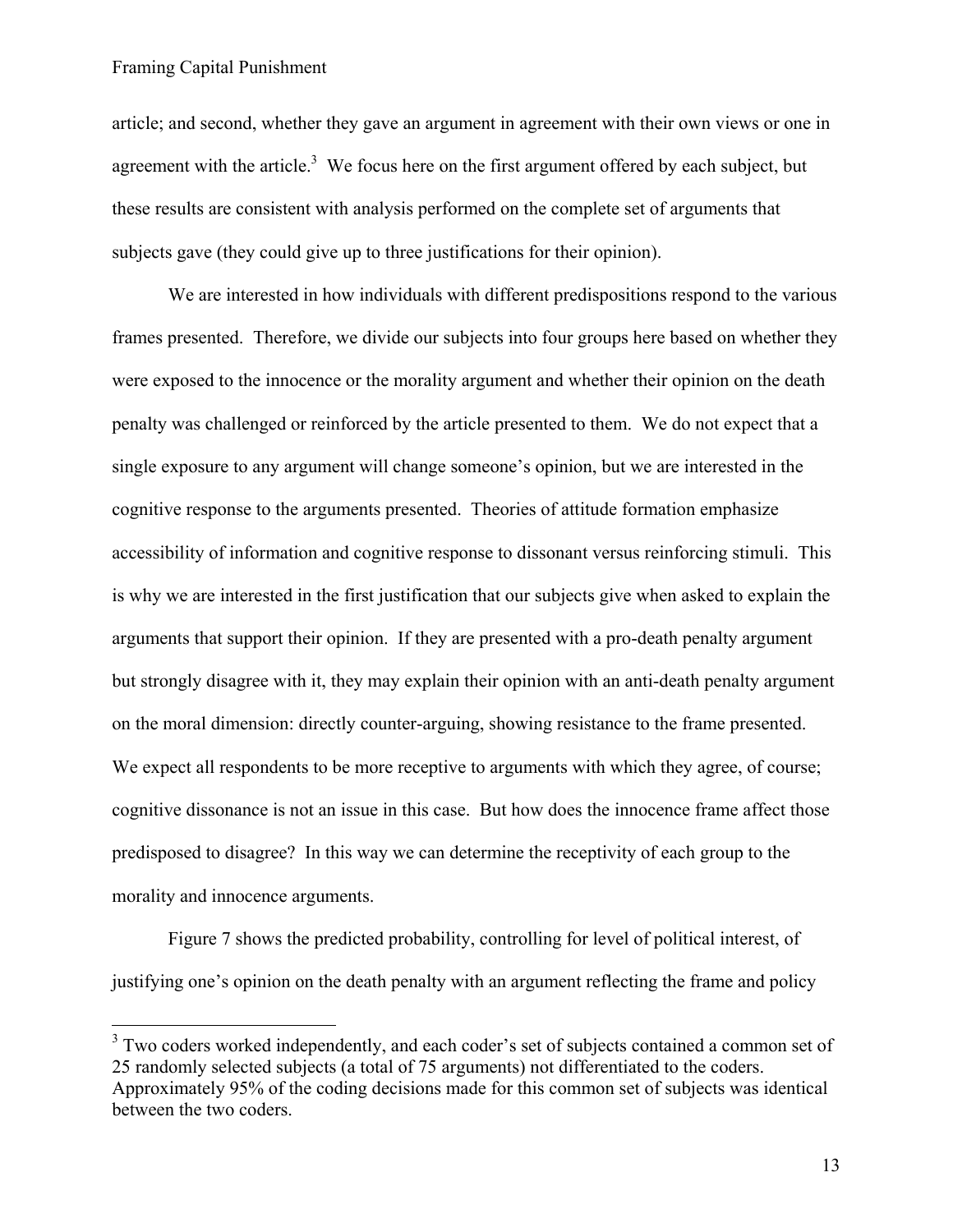position of the article presented. (Note that even those in favor of the death penalty could give an anti-death penalty argument as their first consideration, or vice-versa; these subjects would obviously be reflecting some ambivalence in their attitudes.)

### (Insert Figure 7 about here)

This figure offers two striking comparisons. First, and unsurprisingly, subjects are more receptive to arguments with which they agree. From 25 to 35 percent gave a similar argument as the first justification for their opinion (as these were open-ended questions and subjects could say anything, these are relatively high numbers as there are many potentially relevant dimensions beyond only morality and innocence). On the other hand, for those who disagreed, the percentage referring to these same arguments as their first justification was in the range of eight to 17 percent. But our real interest is in the relative reactions to the morality and the innocence arguments. Here we see that those exposed to the innocence frame were more likely to reflect that frame in their response than those who received the morality frame, regardless of whether they agreed or disagreed with the article they read. Further, this was particularly true among those who were predisposed against the information they received. Among those who support the death penalty, more than twice the percentage of those receiving the innocence frame referred to it as compared to those getting a morality argument. Due to the very small size of our subject population, the individual differences shown here do not reach levels of statistical significance, but the overall patterns of results lend strong support to the idea that the innocence frame is more effective than the morality frame, especially in dealing with those predisposed to disagree.

We can get a sense of the robustness of our findings by looking at how they relate to political interest. Individuals with higher levels of political interest often have more strongly held attitudes and more coherent clusters of political beliefs. How do individuals with high and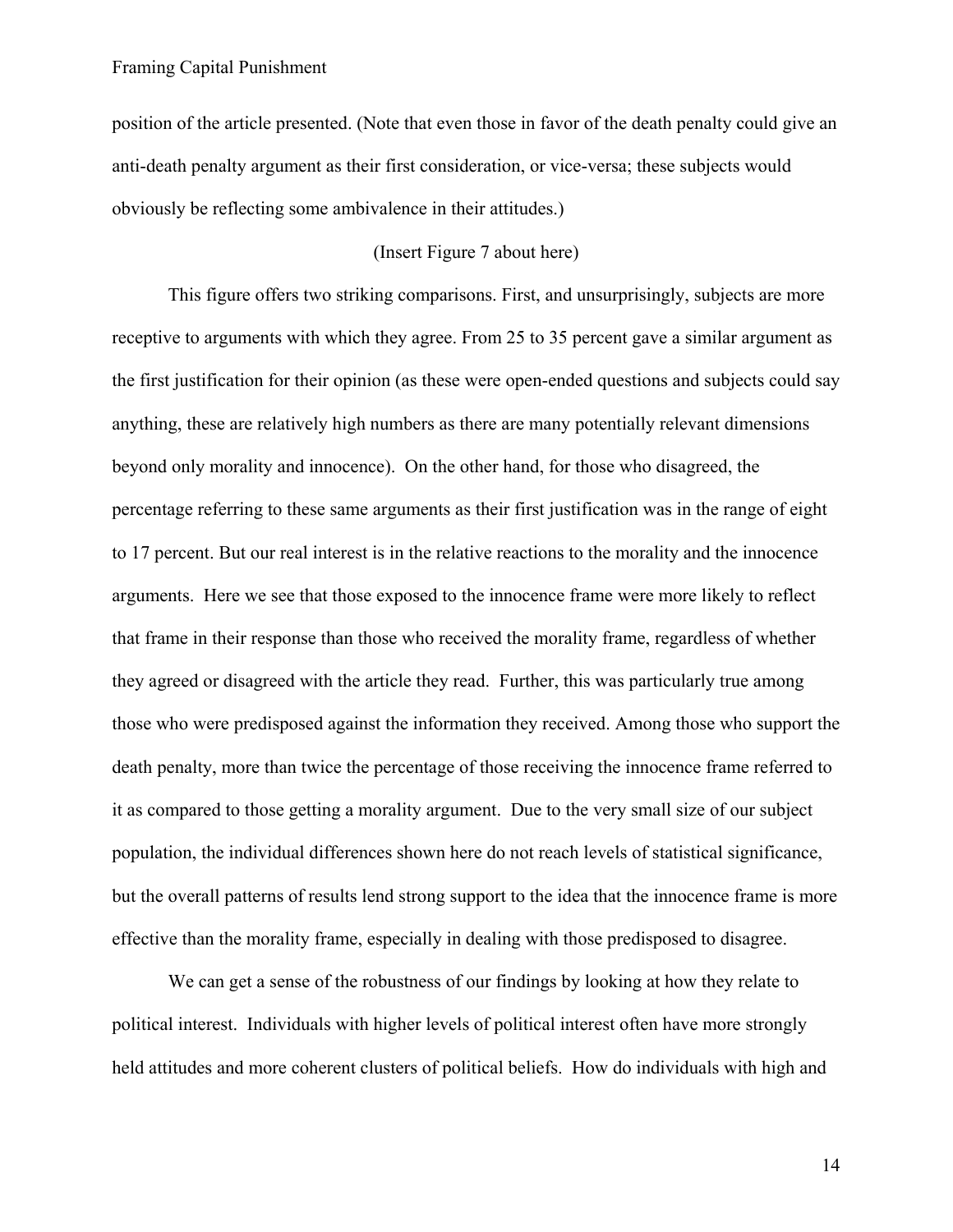low levels of political interest react to innocence and morality arguments? Figure 8 shows these results.

## (Insert Figure 8 about here)

The figure shows the same type of predicted probabilities as in Figure 7, above, for various levels of political interest. No matter what frame they received, the probability of individuals repeating the frame to which they were exposed increases systematically as we move from the less interested to the more interested. This may be because the less interested give a wider range of responses in explaining their attitudes, some unrelated to any logical patterns or belief systems. And, of course, those exposed to a congenial argument are always more likely to incorporate it into their reasoning than those exposed to a challenging argument. The most important lesson of the figure is, however, that the innocence frame is always more effective than the morality frame and that, for each level of political interest, the innocence argument presented to those who disagree with it is just as effective as the morality argument when presented to those who agree with it. At relatively high levels of political interest, 40 percent of death penalty supporters exposed, just once, to the innocence argument incorporate this way of thinking in their attitude justification, but only 13 percent of those exposed to the morality argument do so.

There is no surprise that those who agree with an argument are more receptive to it. But here we can show that, across all the levels of political interest, not only is the innocence argument much more effective than the morality argument, controlling for the subject's preexisting opinion, but it seems to have as strong an effect on those who disagree as the morality argument does on those who agree. Again, the numbers of our sample are small so that these results are suggestive only. However, the overall pattern of results is important.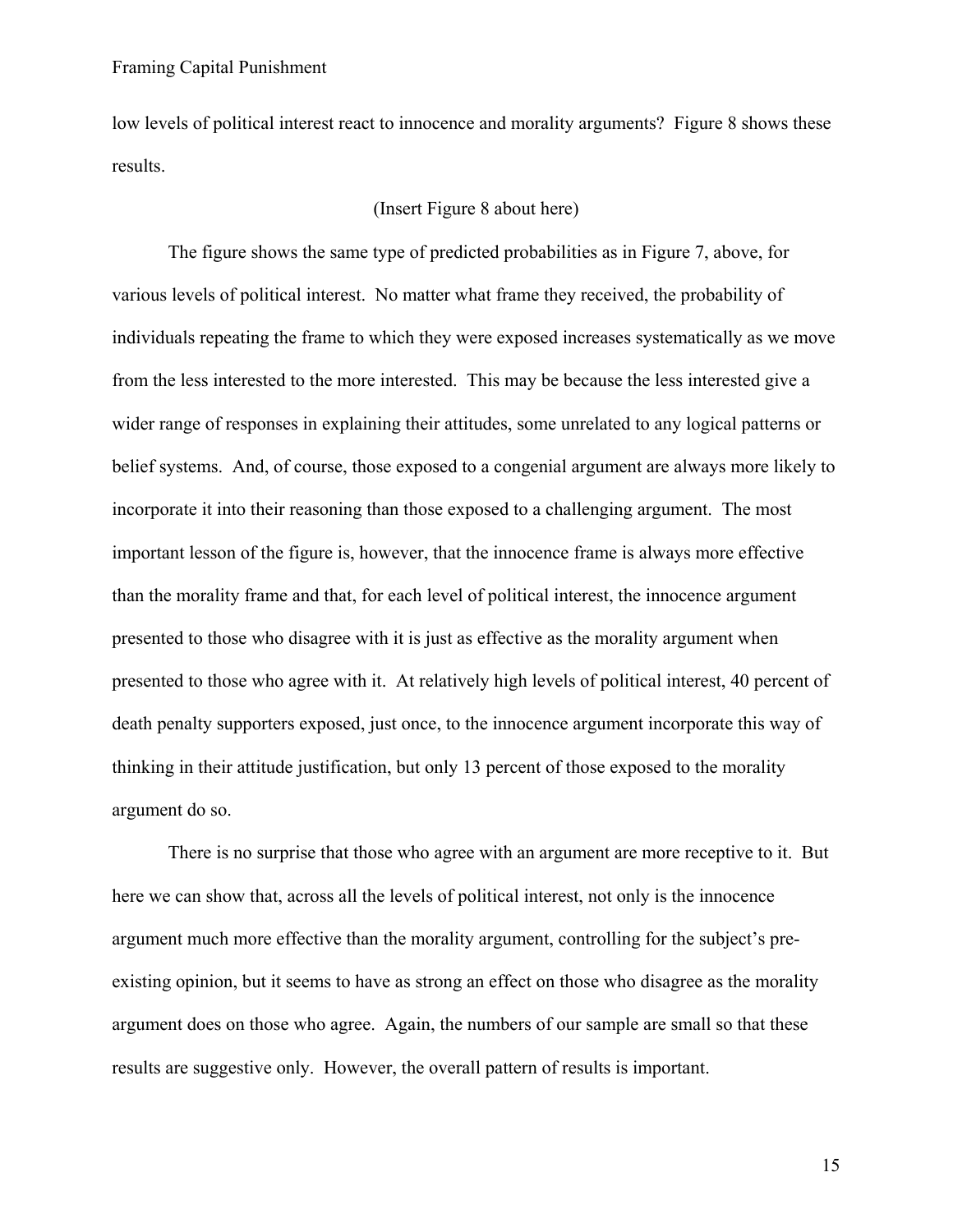## **Predicting the Number of Death Sentences Using Media Framing Data**

So far we have looked at comprehensive results from a large-scale study of media coverage over fifty years and at smaller scale results from experimental work suggesting the prevalence and the power of the innocence argument. Here we look at the impact of these changes in the legal community. Figure 9 shows the numbers of capital sentences, the number of executions, and the size of the death row population over time.

### (Insert Figure 9 about here)

The number of death sentences per year across America was high in the early parts of the century, reaching a peak in the 1930s and just before World War Two. In the more recent period, however, Figure 9 makes clear that there were approximately 100 cases per year before the 1976–76 moratorium; that there were huge changes induced by those constitutional decisions as the states first anticipated problems, then pushed through huge increases in sentences in that period; that there was a steady and large increase in the use of the death penalty in the 1980s leveling off at almost 300 cases per year until about 1996; and since 1997 a dramatic decline in the number of death sentences has followed, so that by 2004 there were only 125 death sentences, as compared to 320 in 1996. The total death row population of course relates to the accumulated number of previous death sentences, and that number increases dramatically over the period, moving from 134 in 1973 to over 3,500 by 1999. Finally, executions have risen sharply in the 1990s, but those have declined more recently as well, from 98 in 1999 to 59 in 2004. Even the total death row population declined substantially in 2003 for the first time since the 1970s. In sum we see the expansion of the death penalty in the period following 1976, and the beginnings of what may prove to be an important shift towards lower use in the 1990s and beyond. The turning points come in the mid-1990s.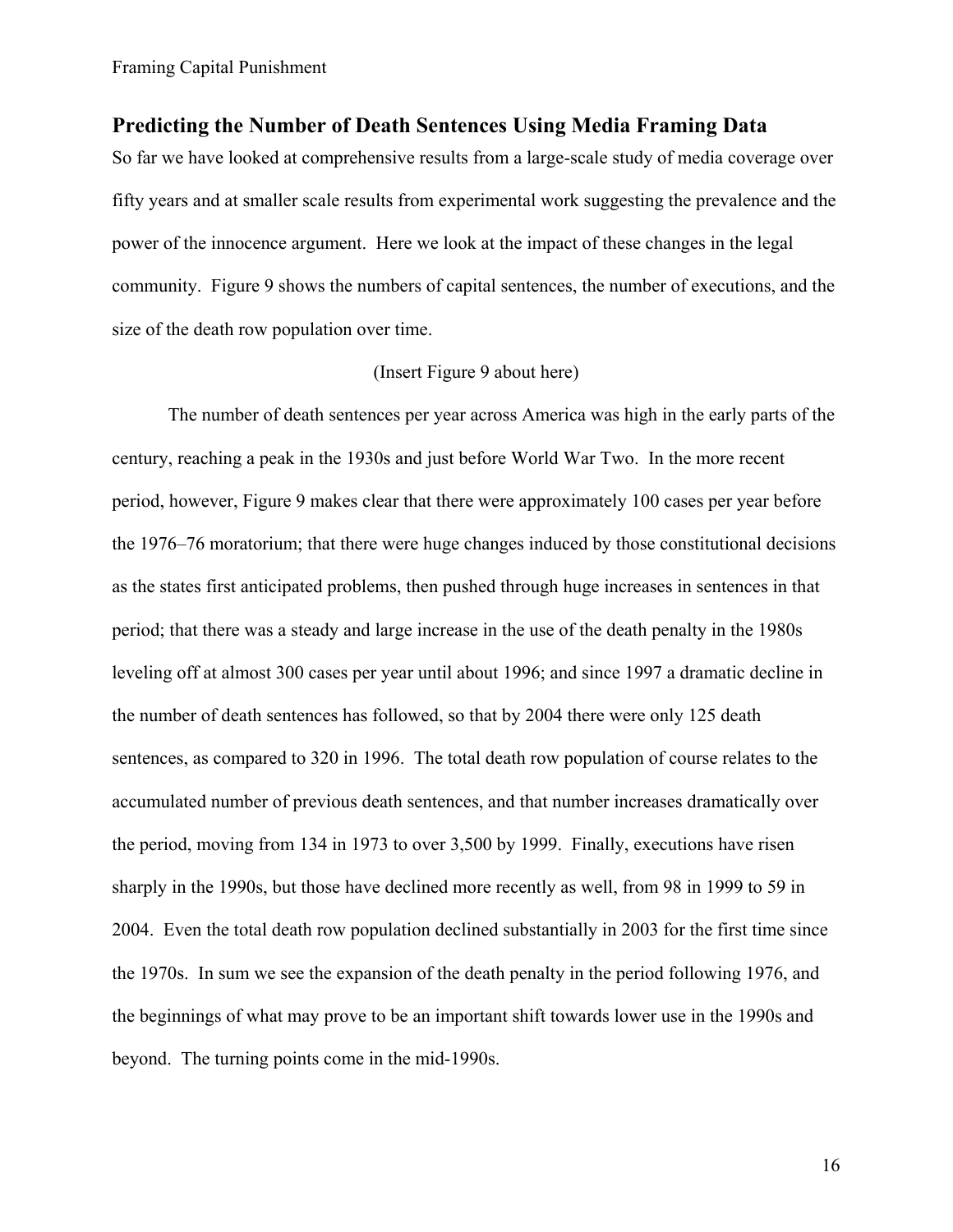We developed a model to explain the number of death sentences in each year. The model includes variables for: 1) the number of death sentences in the previous year (this controls for such factors as legal trends and anything else that can be expected to affect the number in both years roughly equally); 2) the number of homicides; 3) the number of states which have ever executed anyone since 1976; 4) two dummy variables to capture the erratic effects of the 1972– 76 constitutional developments (one, coded 1 for 1972 and 1973, captures the initial sharp downturn in numbers due to the invalidation of state laws; the other, coded 1 for 1974, 1975, and 1976, captures the dramatic but short term rise in cases immediately after the various states rewrote their laws, in anticipation of the 1976 reinstatement); 5) and, finally, a summary of the tone of *New York Times* coverage (the net tone of the coverage; see Figure 2, above). The model also includes a constant term. Table 2 presents the results

#### (Insert Table 2 about here)

Table 2 shows that our model works remarkably well; each variable except the constant term is statistically significant, and each has a coefficient that can be easily interpreted in substantive terms. Each increase of 1,000 in the number of homicides, for example, is related to an increase of three death sentences, other things being equal. For each state that enters the execution set, the model predicts an increase of 1.7 executions every year thereafter. Most importantly for our purposes here, our *New York Times* variable is highly significant statistically, with a coefficient of 0.720. This means that, other things being equal, a net increase of 10 stories critical of the death penalty is related to a decrease of seven death sentences.

Does this model really work? Figure 10 shows how our statistical model corresponds with the actual number of death sentences across the time period.

(Insert Figure 10 about here)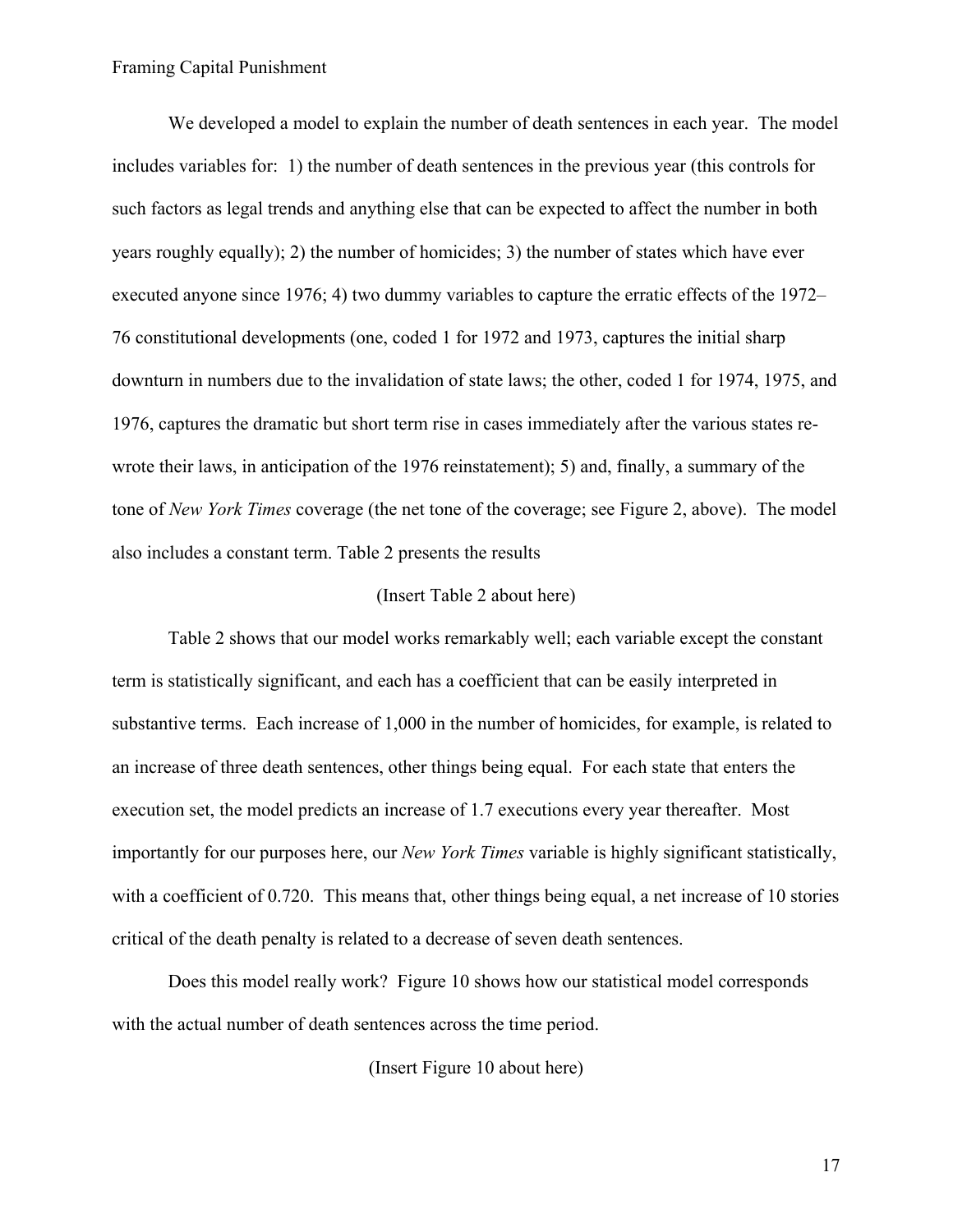Table 2 showed that 88 percent of the variation in the annual number of death sentences can be explained by our model, and Figure 10 shows graphically what this means. (In fairness, our model includes the number of death sentences in the previous year, which inflates its performance. That variable also serves to control for other factors that we have not measured independently, such as prosecutorial and defense arguments, which may change only slowly. Further, it makes it extremely difficult, statistically speaking, to find significant results for the other variables, but we do find such effects so these are very strong.)

What can we say all in all about these results? Let us point to one simple interpretation: Looking back at Figure 2, the reader can see that from 1993 to 2000, there was a shift in this variable of over 140 points, from an all-time high in pro-death penalty coverage in the *New York Times* to a cascade of negative stories associated with the innocence argument in 2000. We can therefore relate this change of 140 points to a net decline in death sentences of 140 x 0.720 or almost exactly 100 death sentences. Comparing the trends in Figure 2 with those in Figure 10 also makes clear that there has been a long-run correspondence between the net tone of discussion associated with the death penalty and changes in the number of death sentences. Partly this may be because the newspaper *reflects* rather than anticipates developments in the courts. But our interpretation of the variable is that newspaper coverage reflects how individuals and elites discuss the issue. Where there is much discussion of executions successfully carried out and other news reflecting growing use of the death penalty, it becomes banal and more readily accepted; where there is criticism either from social actors or from court-room developments retarding it, questions are raised. During much of the period from 1976 to 1994, most media discussion of the death penalty was relatively positive, but generally, discussion was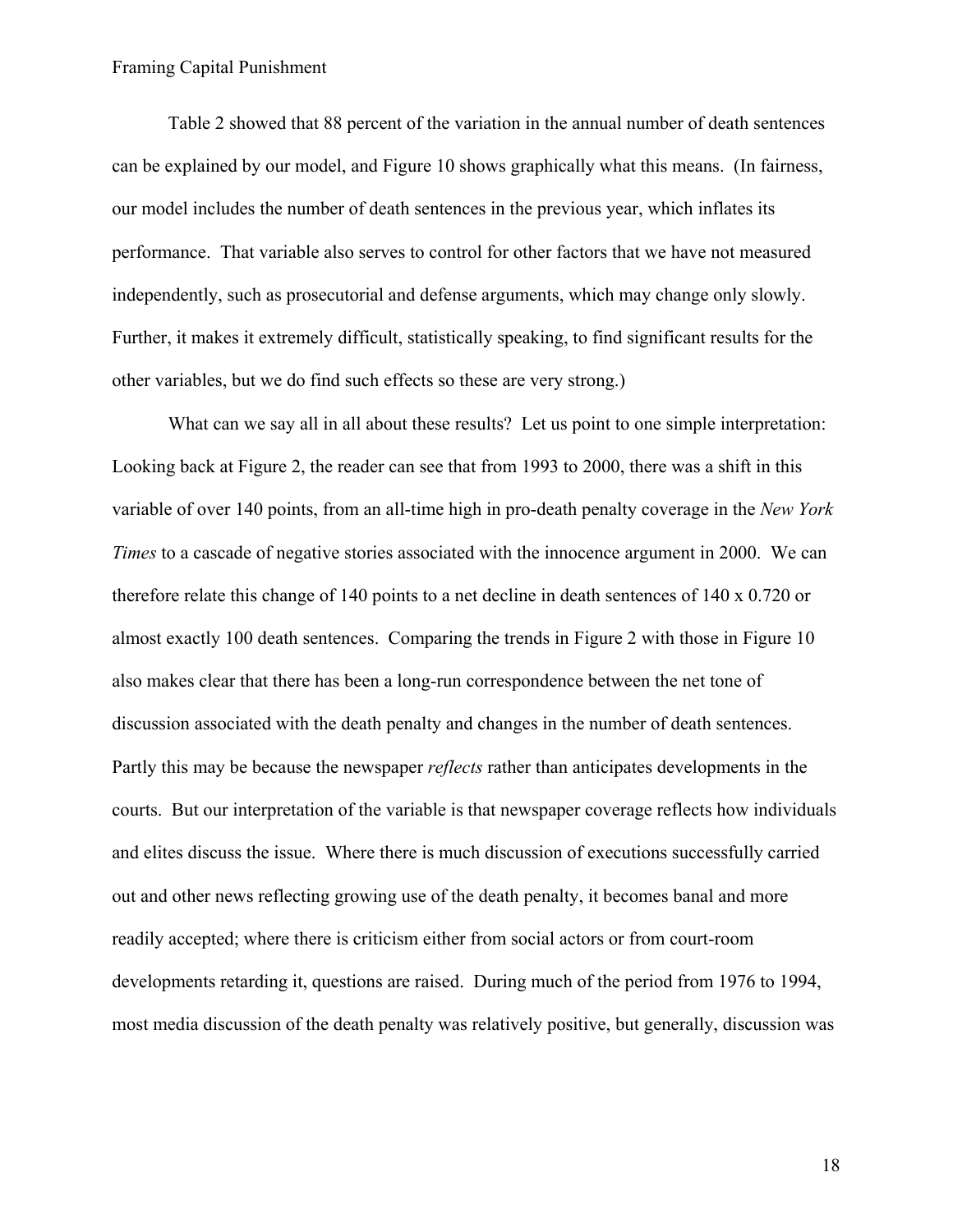mixed, with our net tone variable moving only within a narrow range close to zero (reflecting equal numbers of stories supportive and critical). But this has changed substantially since 1994.

Throughout this paper we have paid attention to the rise of the innocence frame. It is clear that since the mid-1990s, the dramatic increase in "bad news" about the death penalty has been due to this argument. We showed how this was unprecedented in its strength. We then showed with our experiments why we believe this argument has more impact than the traditional morality argument. Now we have shown that this huge increase in coverage is probably related to an annual decline of about 100 sentences per year.

Our model of death sentencing also includes a variable for the number of homicides, and this variable declined from about 24,500 in 1993 to just fewer than 16,000 in 2004, a decline of over 8,000. This by itself should be related to a decline of 24 death sentences. So the shift in public discussion, the rise of the innocence frame, is probably much more important than changes in the underlying crime rate in explaining the dramatic decline in capital sentencing over the past ten years. Framing has had a tremendous impact, perhaps more than criminality itself.

## **Conclusion**

Our analysis has shown that dramatic changes in public discussion and media coverage of the death penalty have occurred over time and that the new innocence or system-is-broken frame differs from previous frames in important ways. First, it resonates more powerfully with other arguments than any other previous frame used in the debate except the constitutionality frame, which itself was extremely powerful. Second, it is unprecedented in its scope: More articles have been published on this topic than on any other topic in any single year of coverage since 1960. In 2000, there were articles in the *New York Times* about the death penalty on two days out of three; many of these stories had an innocence angle to them; it is clearly the dominant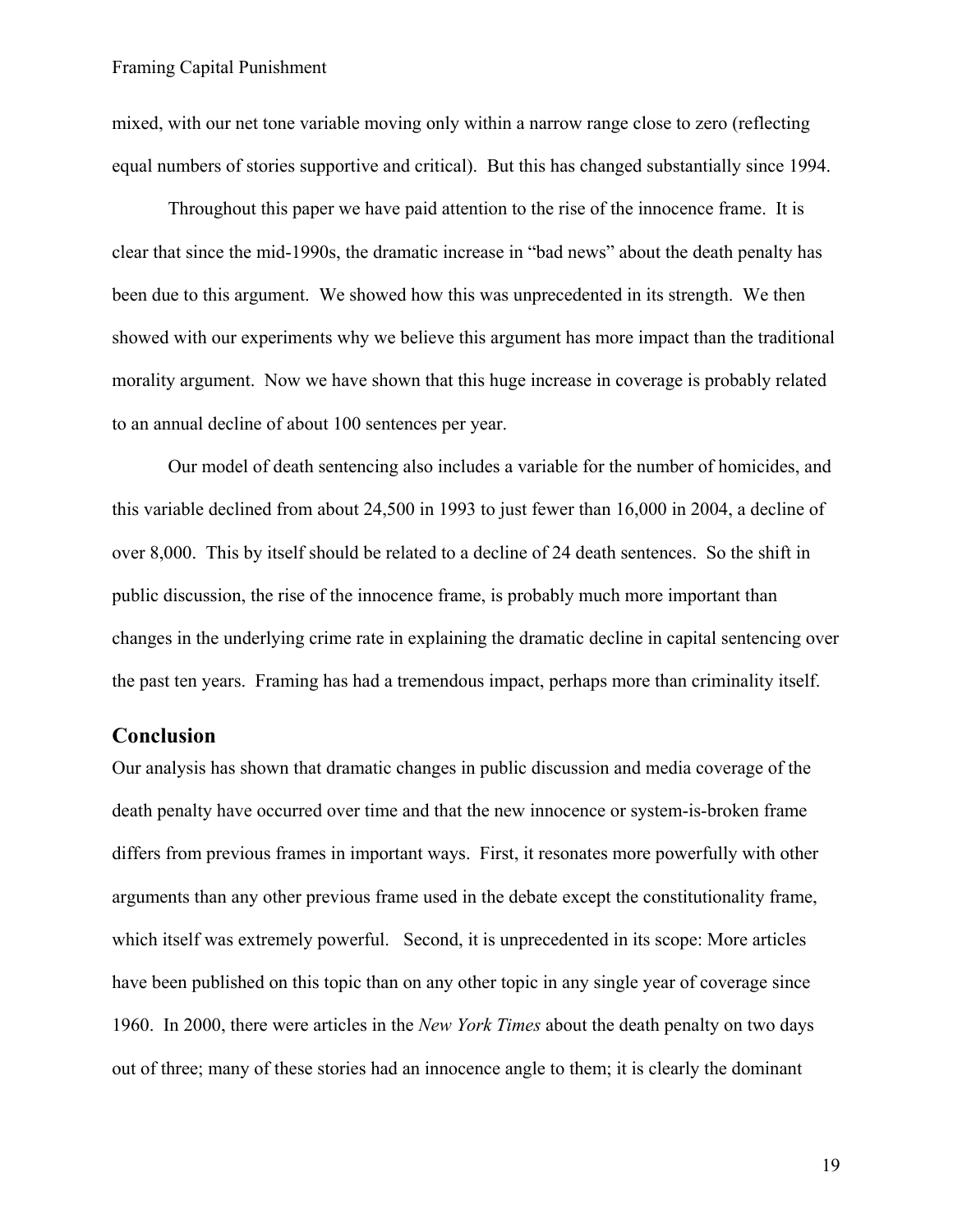media frame in recent years. Third, the new frame is orthogonal to previous arguments. That is, rather than reinforce previous ways of thinking about the death penalty, stressing the moral or religious components, it addresses a completely different point of evaluation, whether the system works as advertised. Fourth, because of the orthogonal nature of the new argument, individuals respond to it with less resistance and cognitive dissonance. While our experimental evidence was not large enough in scope to be entirely convincing on its own, the findings indicate that individuals are more apt to respond to the innocence argument by incorporating elements of it into their thinking than they are when presented with arguments on the morality dimension. This effect is particularly strong among those predisposed to support the death penalty. And finally we have presented strong statistical evidence covering the entire post-1960 period demonstrating a powerful framing effect on actual death sentencing patterns, controlling for such relevant factors as the homicide rate. So it is fair to say that the innocence frame is extremely powerful in scope, convincing on an individual level, and effective in changing public policy in America.

The most remarkable thing about the innocence frame may be what it does *not* ask of those who are opposed to it. It does not ask them to reevaluate their own personal moral or religious background and values; rather it simply asks people to focus on the question of whether a human-designed institution processing thousands of cases can be expected to do so perfectly, without a single error—most people would probably say that is very unlikely. Now, a person's attitude on the death penalty might be justified by their moral views on the question, by their views on the possibility of errors creeping into the system, by another factor, or by a weighted combination of many considerations. In that sense the death penalty is just like any other complex issue of public policy. But it differs from many others in important ways. One of the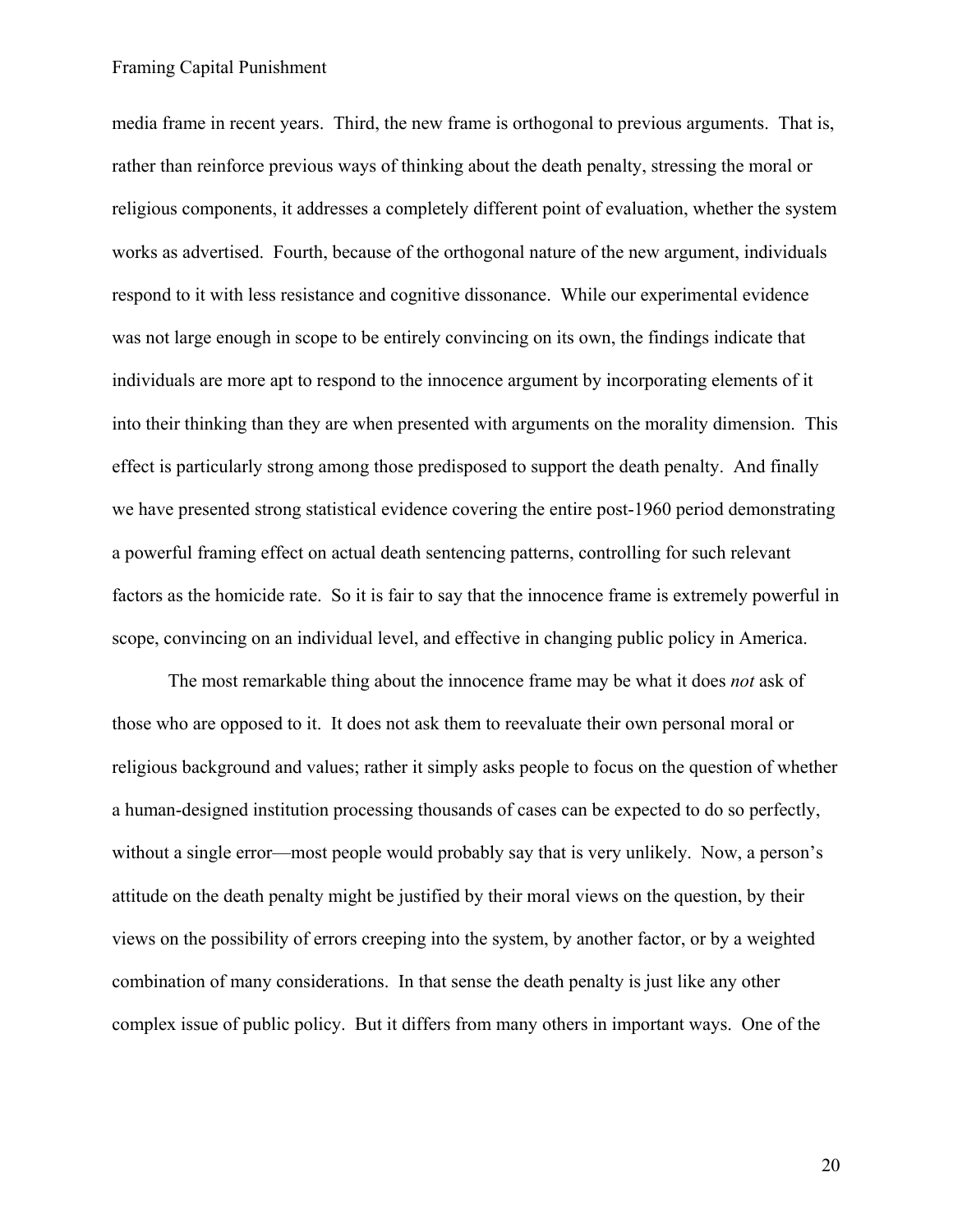most important is in the dramatic rise of a new frame of reference entirely orthogonal to previous ways of arguing on the topic.

We have not addressed public opinion generally in this paper (though we expect to do so in detail in the larger project of which this paper is a part). Clearly, public opinion will move in response to continued media and elite-level focus on problems, exonerations, and other developments consistent with the innocence frame. However, Americans continue to support the general idea of the death penalty as an appropriate punishment in theory, and there is little reason to suspect that they would change their views in large numbers on a basic moral question such as that. The future of the debate as it plays out among the public may hinge on whether it is seen as a theoretical question or one that unfolds in real courtrooms with real individuals presented with real facts and with the possibility of real errors. We are moving strongly in that direction.

## **References**

- Associated Press. 2004. Justice Dept. Reports a 30-Year Low in Death Sentences and Fewer Inmates on Death Row. *New York Times* 15 November.
- King, Gary, Michael Tomz, and Jason Wittenberg. 2000. Making the Most of Statistical Analyses: Improving Interpretation and Presentation. *American Journal of Political Science* 44 (2): 347–361.
- Nelson, Thomas E., Rosalee A. Clawson, and Zoe M. Oxley. 1997. Media Framing of a Civil Liberties Conflict and Its Effect on Tolerance. *American Political Science Review* 91: 567–583.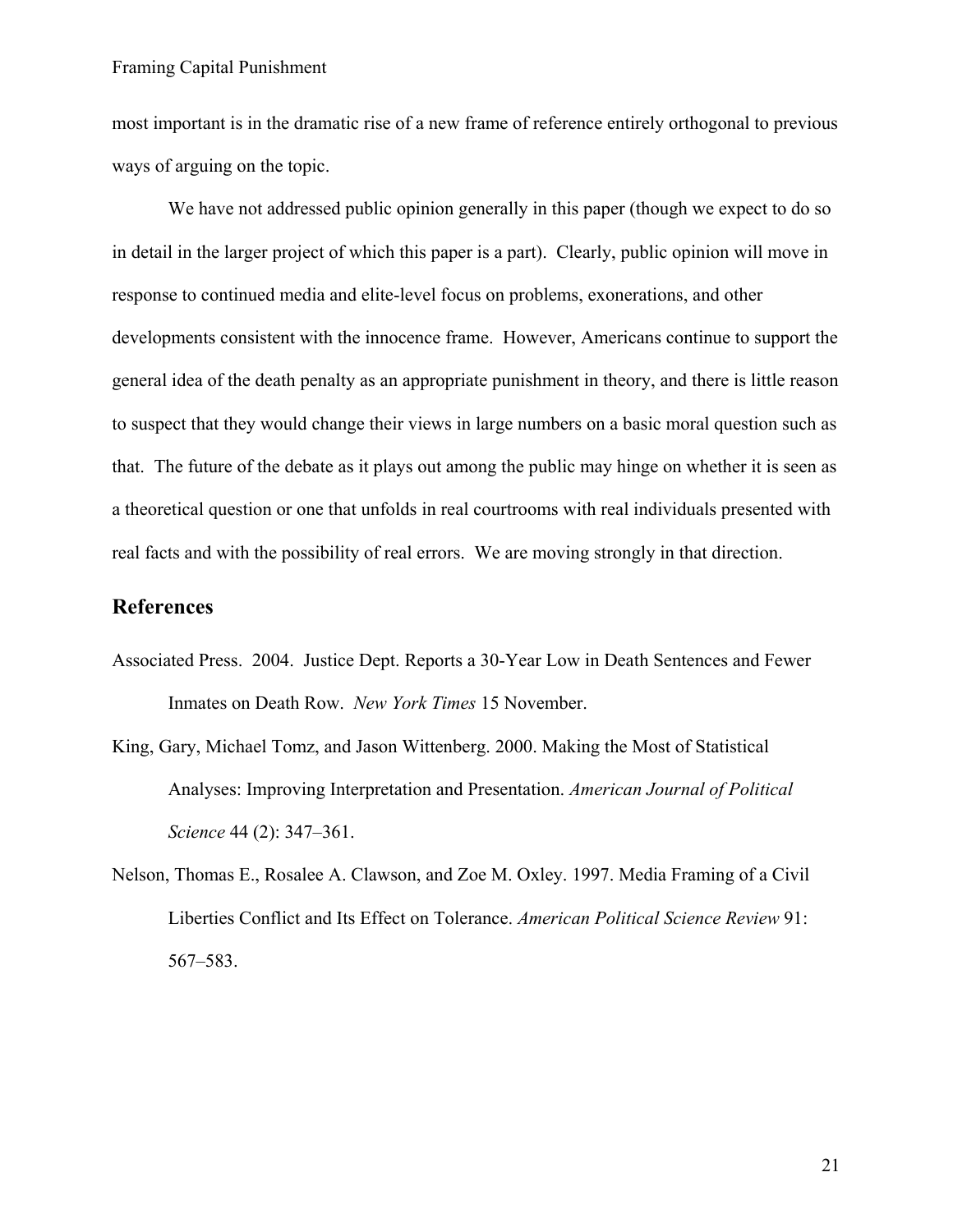```
Table 1. The Content and Resonance of Evolutionary Frames. 
1: The "Eye for an Eye" Frame (1964–1967) 
  203: pro moral – crime deserves death penalty (627) 
  101: pro efficacy – deterrence (116) 
2: Constitutionality–Pro (1968–1982) 
  400: neutral constitutional (148) 
  403: pro constitutional – popular support up (146) 
  409: pro constitutional – other (83) 
  401: pro constitutional – not cruel and unusual (56)
  419: anti constitutional – other (63) 
  111: anti efficacy – alternate systems better (21) 
  314: anti fairness – mandatory sentencing wrong (12) 
  210: anti moral – killing/vengeance wrong (11) 
  100: neutral efficacy – general (10) 
3: Constitutionality–Anti (1974–1982) 
   419: anti constitutional – other (560) 
   409: pro constitutional – other (321) 
   319: anti fairness – other (67) 
   600: neutral mode (51) 
   210: anti moral – killing/vengeance wrong (36) 
   200: neutral moral (24) 
   300: neutral fairness (18) 
4: Mode of Execution and Fairness (1981–1986) 
    600: neutral mode (136) 
    319: anti fairness – other (33) 
    312a: anti fairness – racist (32) 
    314: anti fairness – mandatory sentencing wrong (27) 
    210: anti moral – killing/vengeance wrong (21) 
5: Humanizing the Defendant (1985–1986) 
  419: anti constitutional – other (259) 
6: The "Eye for an Eye" Frame, redux (1989–1992) 
  203: pro moral – crime deserves death penalty (115) 
  400: neutral constitutional (63) 
7: The "Innocence" Frame (1992–2002) 
  317: anti fairness – innocence (386) 
  318: anti fairness – system is broken (245) 
  310: anti fairness – inadequate representation (236) 
  312a: anti fairness – racist (179) 
  302: pro fairness – system is "too" fair; should be abbreviated (114) 
  312b: anti fairness – classist (59) 
  301: pro fairness – system is fair (34) 
  712: anti international – foreign nationals should be exempt (30) 
8: System is Unfair (1992–2001) 
  319: anti fairness – other (394)
```
Note: These 8 frames were revealed by dynamic factor analysis of 67 different arguments across every five-year window of time, moving from 1960 to 2003. Arguments comprising each factor are listed along with the weighted number of stories for each argument.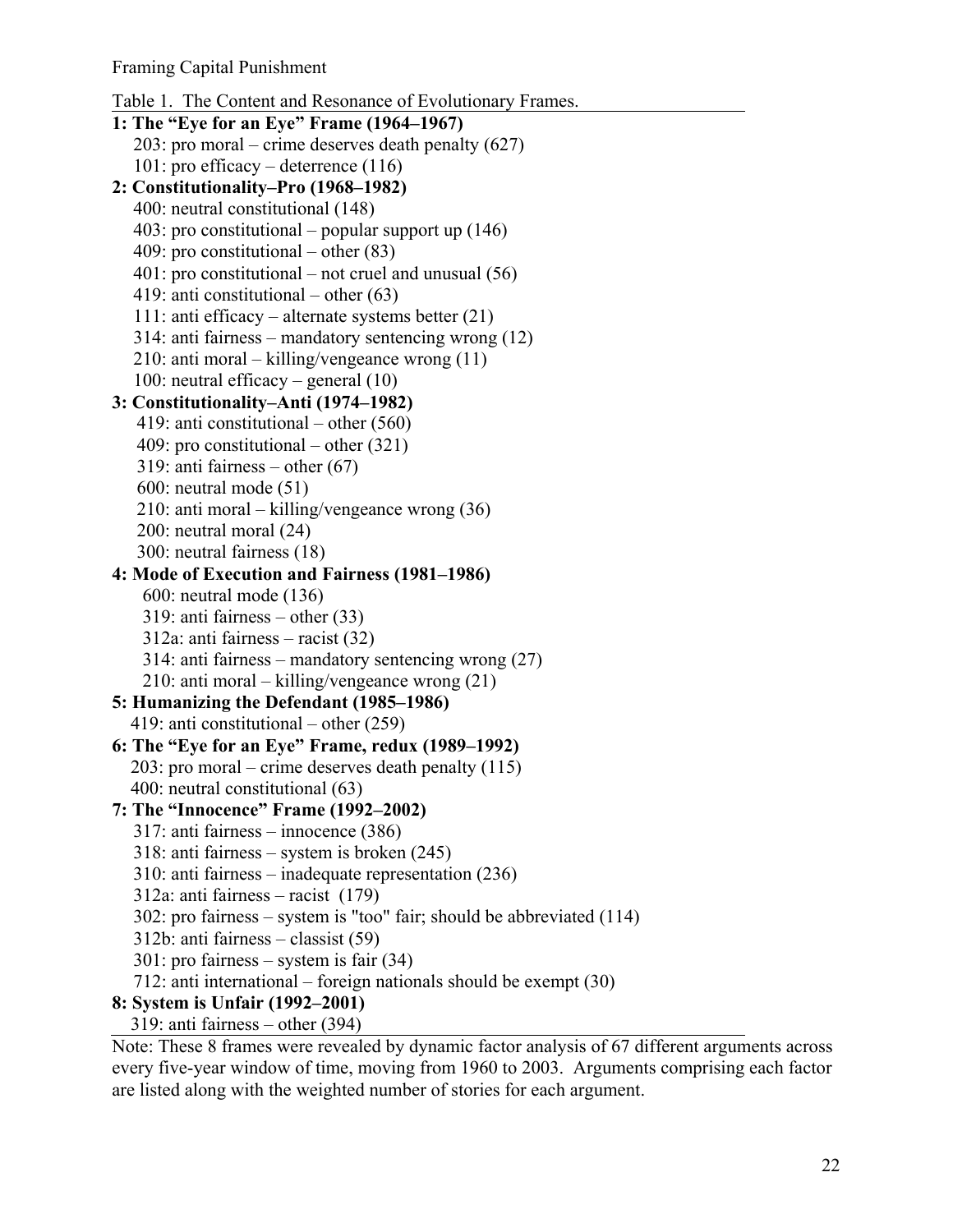|  | Table 2. Predicting the Number of Death Sentences, 1960–2003. |  |
|--|---------------------------------------------------------------|--|
|  |                                                               |  |

| Variable                       | Coefficient | (S.E.)   |           |
|--------------------------------|-------------|----------|-----------|
| Death Sentences <sub>t-1</sub> | 0.585       | (0.094)  | $6.19***$ |
| Homicides <sub>t</sub>         | 0.003       | (.0016)  | $191**$   |
| Number of States Using DP      | 1.699       | (0.676)  | $2.51**$  |
| Moratorium Begins (1972-73)    | $-82.665$   | (25.213) | $-3.28**$ |
| Reinstatements (1974, 75, 76)  | 52.073      | (20.230) | $2.57**$  |
| Net Tone                       | 0.720       | (0.229)  | $3.14***$ |
| Constant                       | 15.169      | (25.958) | 0.58      |

 $N = 42$ .  $R^2 = 0.8848$ . Prob > F = 0.0000

\*\*\* Prob >  $0.005$ ; \*\* Prob >  $0.05$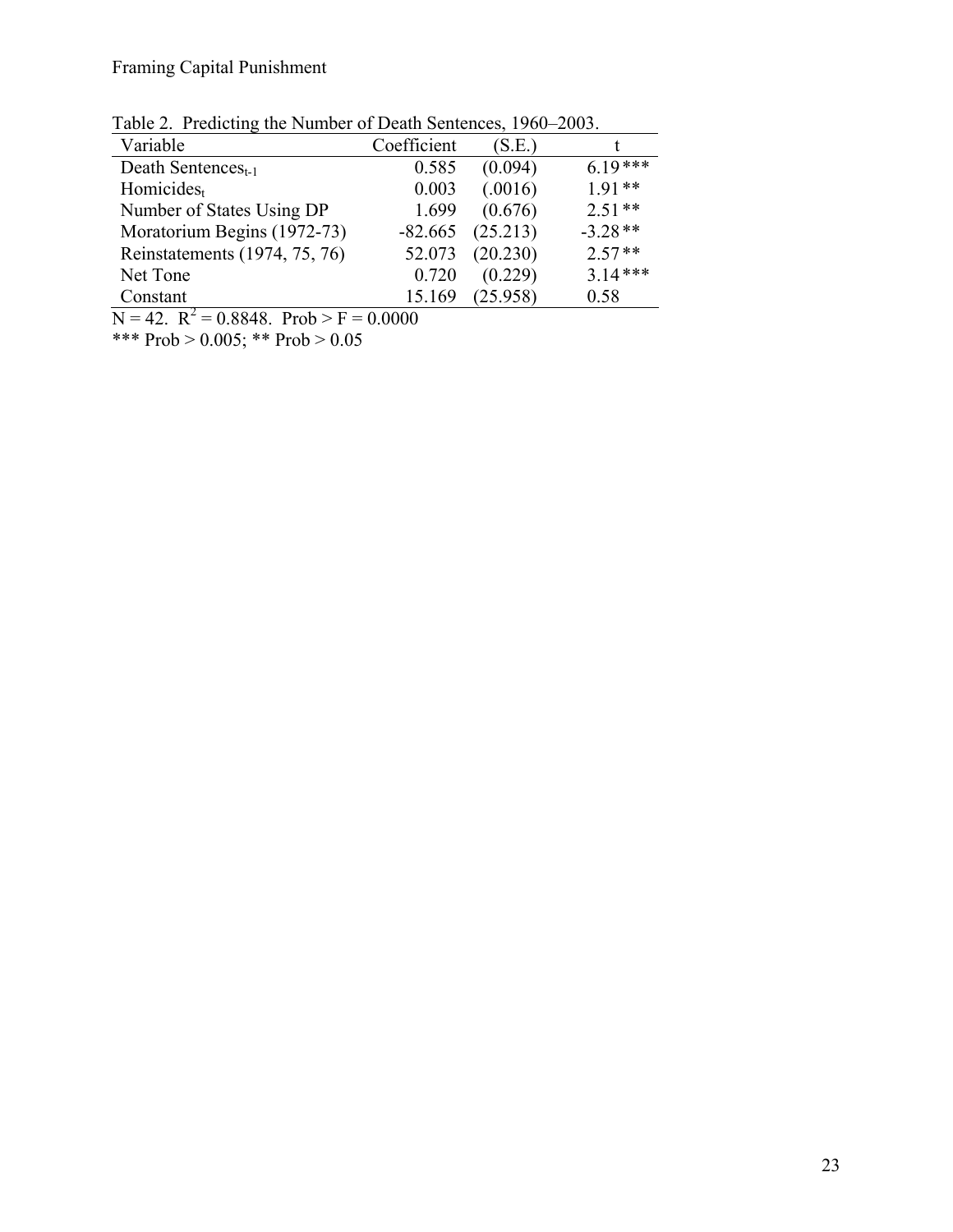

Figure 1. The Number of Stories on Capital Punishment in the *New York Times*, 1960–2003.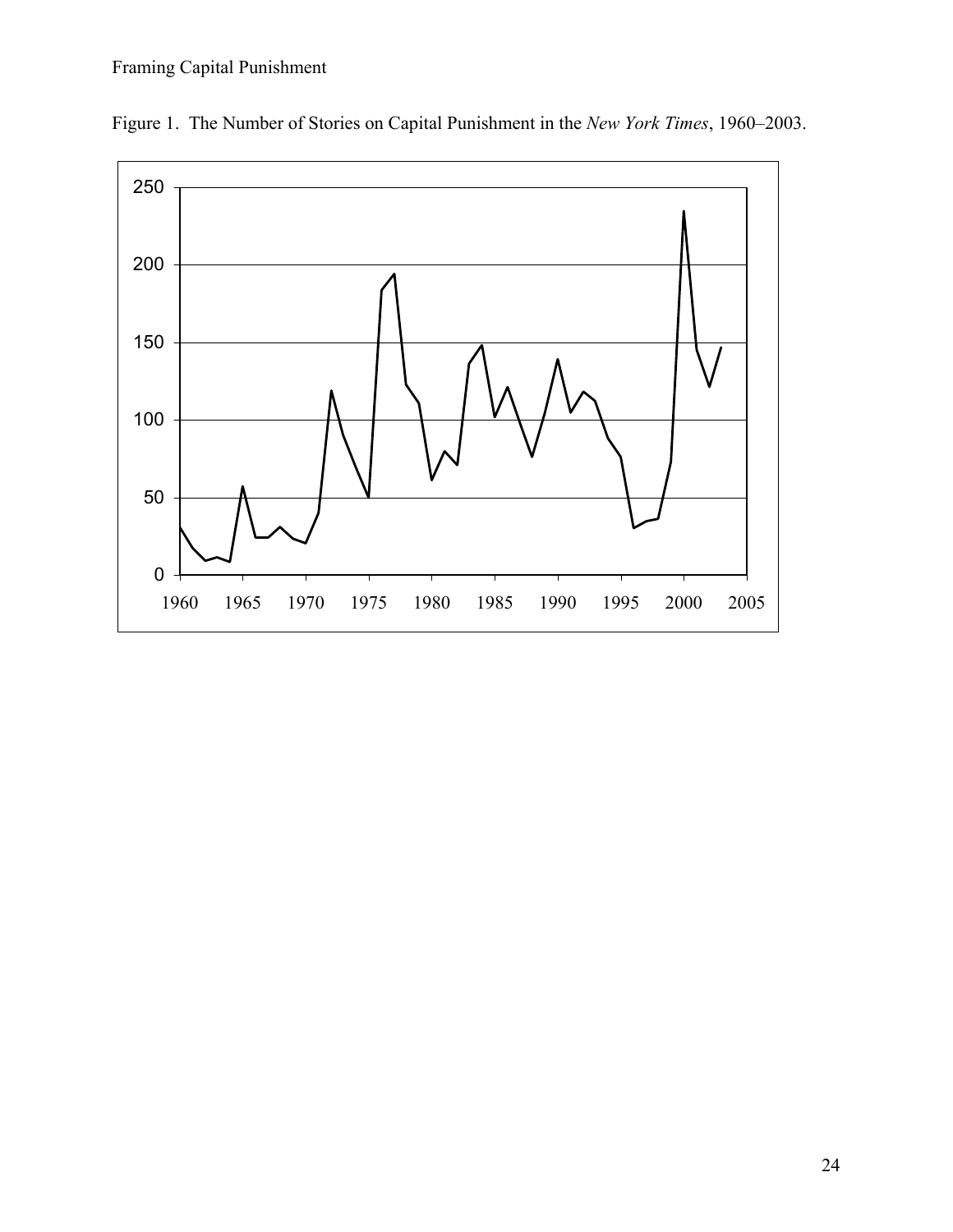



Note: The figure shows the number of stories with a pro-capital punishment theme minus the number with an anti-capital punishment theme. Neutral or uncodeable stories are not counted. Pro- and anti- stories refer not only to editorial statements or expressed opinion, but more generally to reports of events that would tend toward or against the application of a capital sentence. So a report of an appeal denied is coded pro-death penalty; a report of flaws in the legal representation or mental capacity of a defendant is coded anti-death penalty.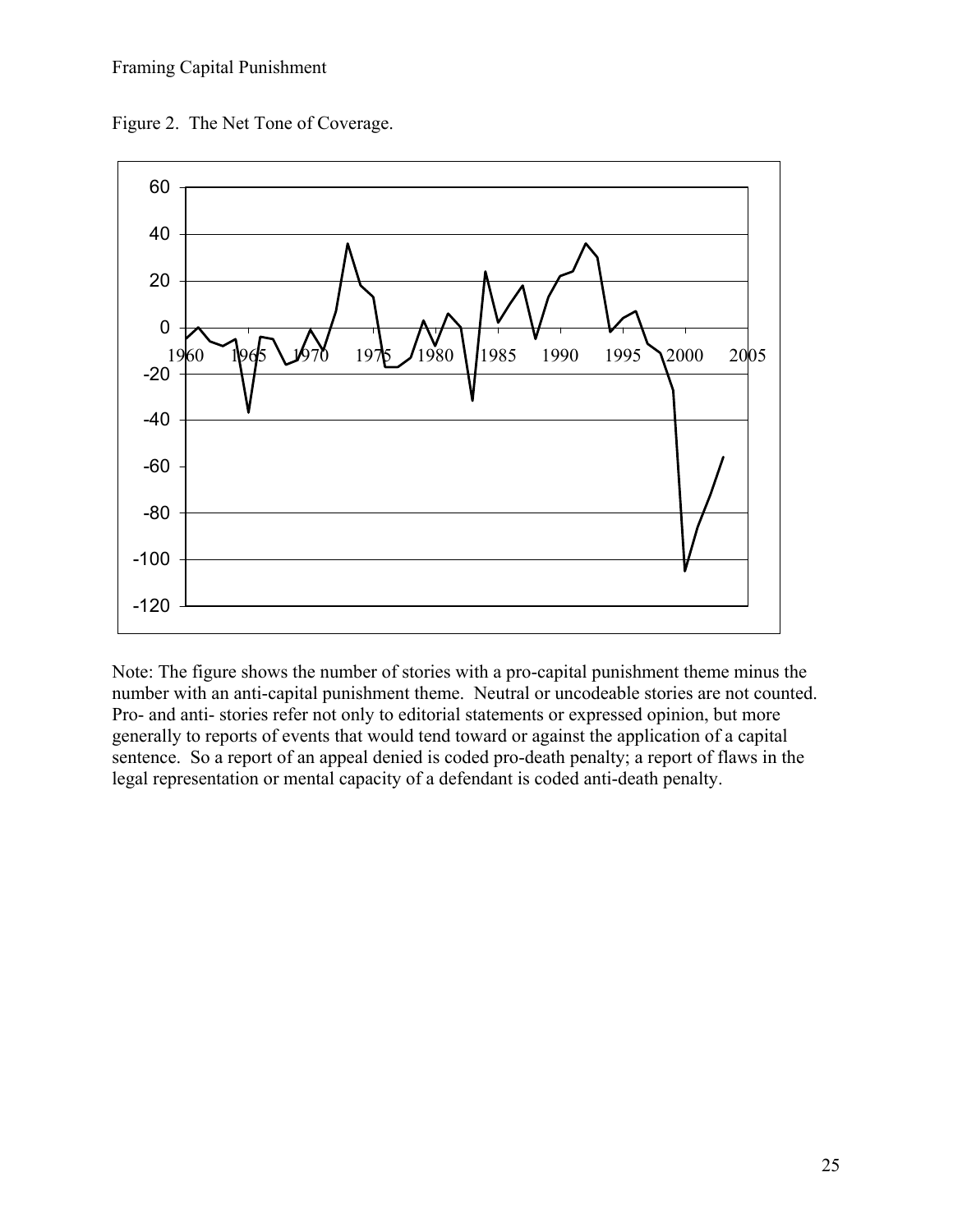

Figure 3. Evolving Dimensions of Debate.

Note: Every article was coded into one of 67 distinct arguments, grouped into eight major dimensions: constitutionality, innocence / fairness; morality; efficacy; cost; mode of execution; international; and other. A single abstract could be coded more than once, and there were a total of 4,763 dimensions coded across the 3,692 articles coded. In this figure, we combine efficacy, cost, mode, international, and other into a single group called "other" for ease of presentation.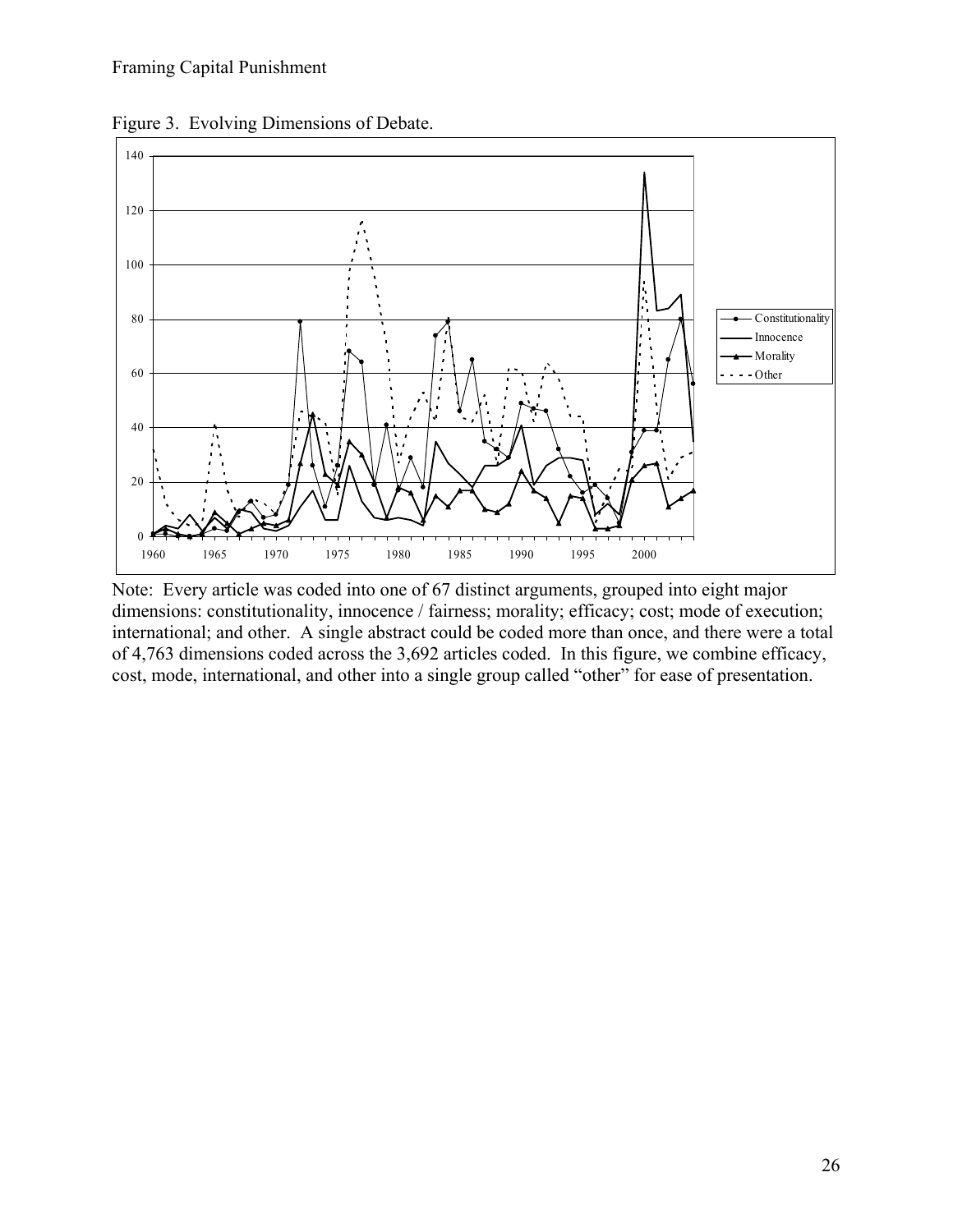Figure 4. The Rise of the Innocence Frame.



Note: The figure shows the number of stories mentioning elements concerning: 1) claims of innocence; 2) problems relating to evidence used in trial; 3) problems or imperfections in the justice system; or 4) characteristics of the defendant.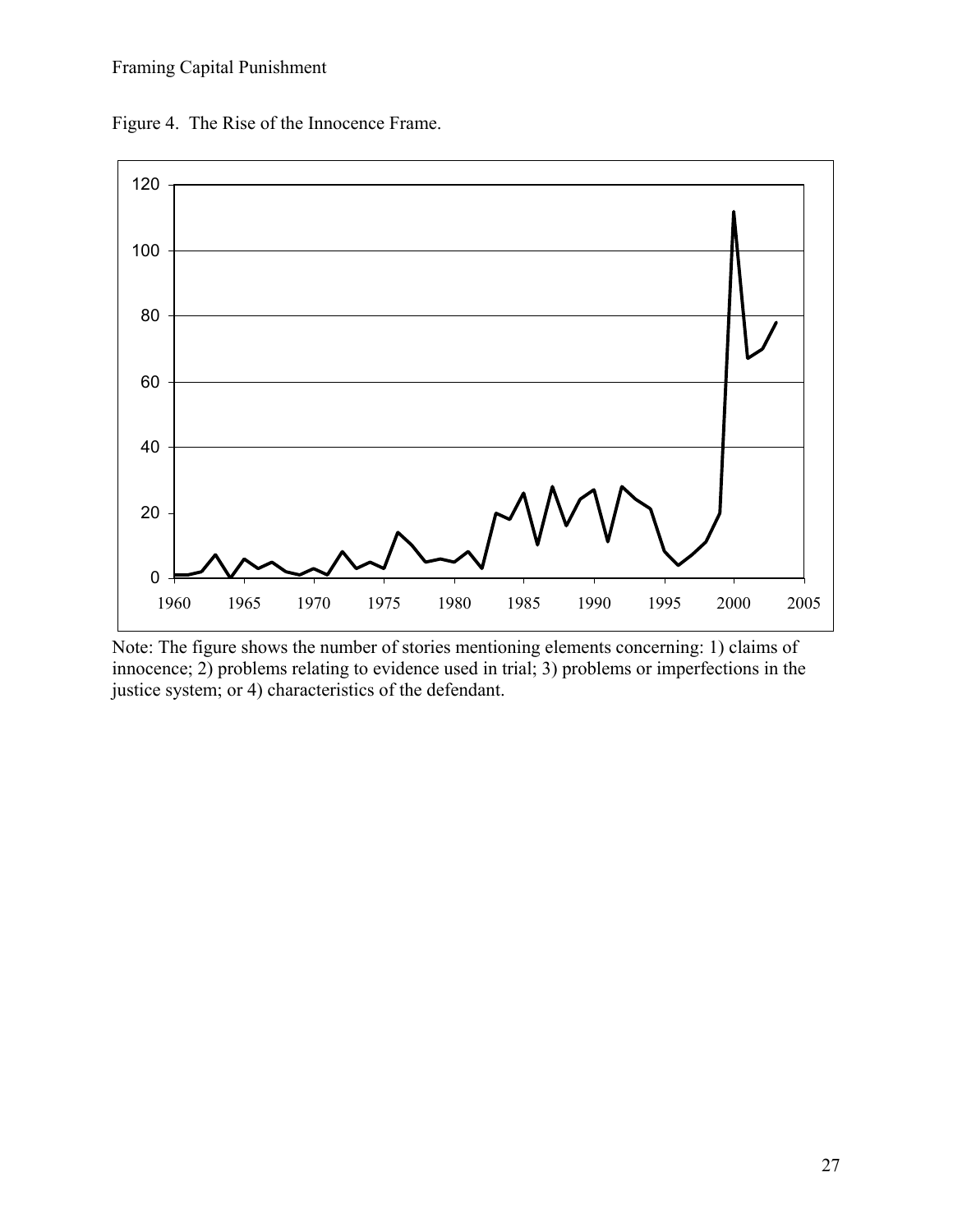Figure 5. Exonerations, 1973–2004.

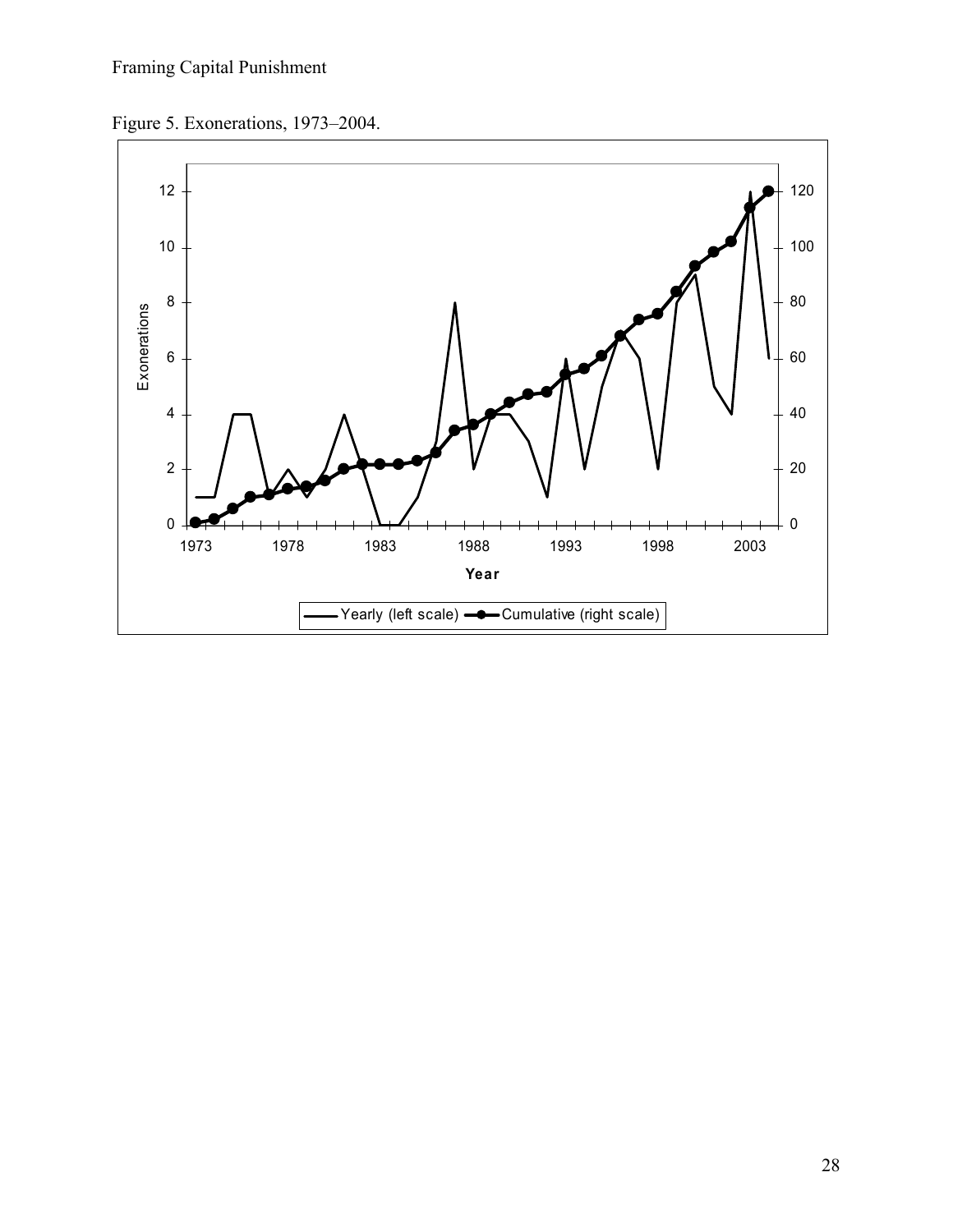

Figure 6. Evolutionary Frames Relating to the Death Penalty, 1960–2001.

Note: The figure shows the weighted number of stories on each dimension achieved in a series of five-year window factor analyses. The labeled dimensions are the most prominent clusters of arguments; see Table 2 for the component arguments that make up those dimensions. The unlabelled grey lines at the bottom represent other frames statistically identified but which are not interpreted here.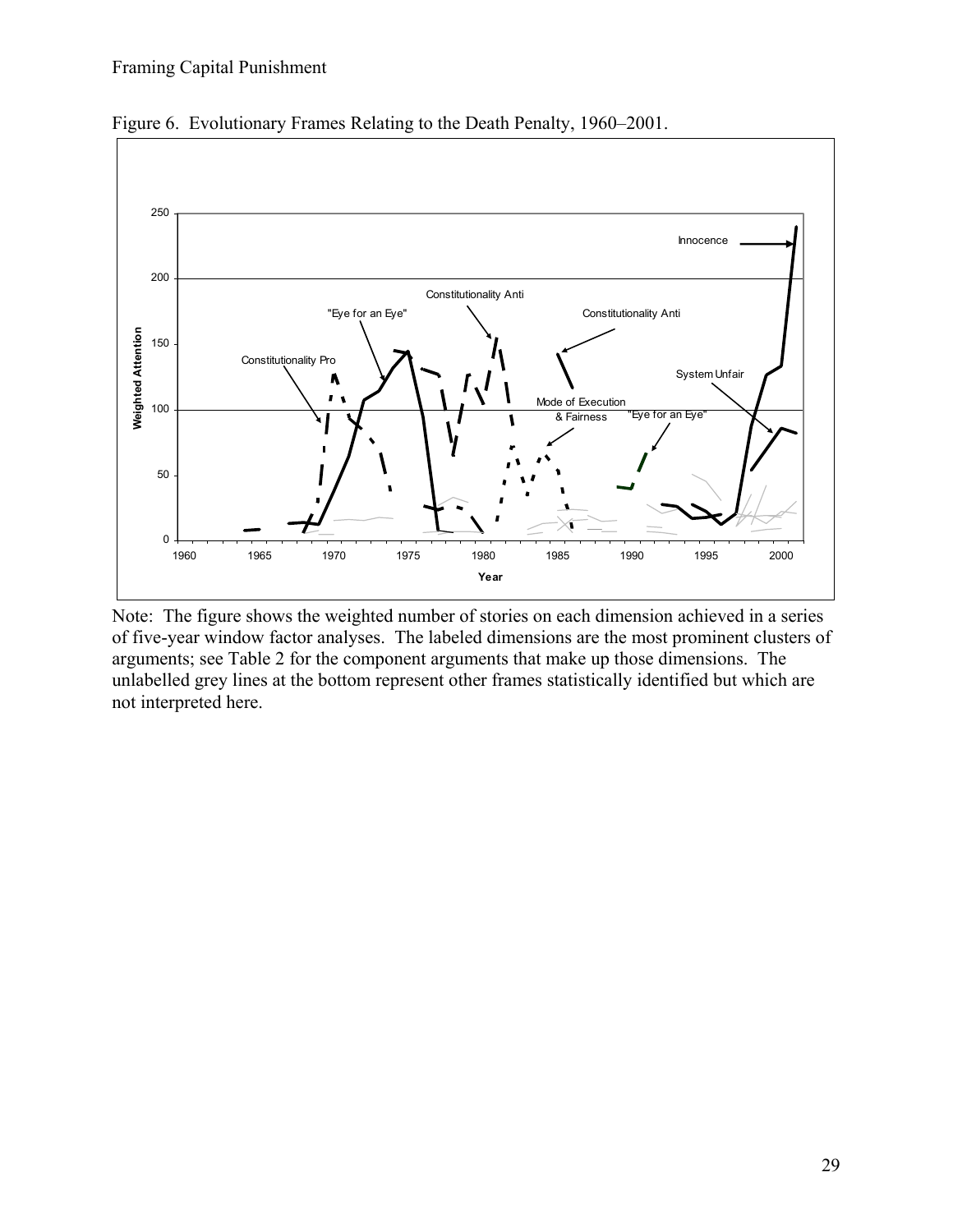



Note: The bars represent the predicted probability that, when asked for the reasons that led them to their attitude on the death penalty, the first justification provided matched the frame to which they were exposed in the experiment, separately for those who agreed with the argument presented and those who disagreed, and controlling statistically for level of political interest. Predictions are made with Clarify; see King 2000.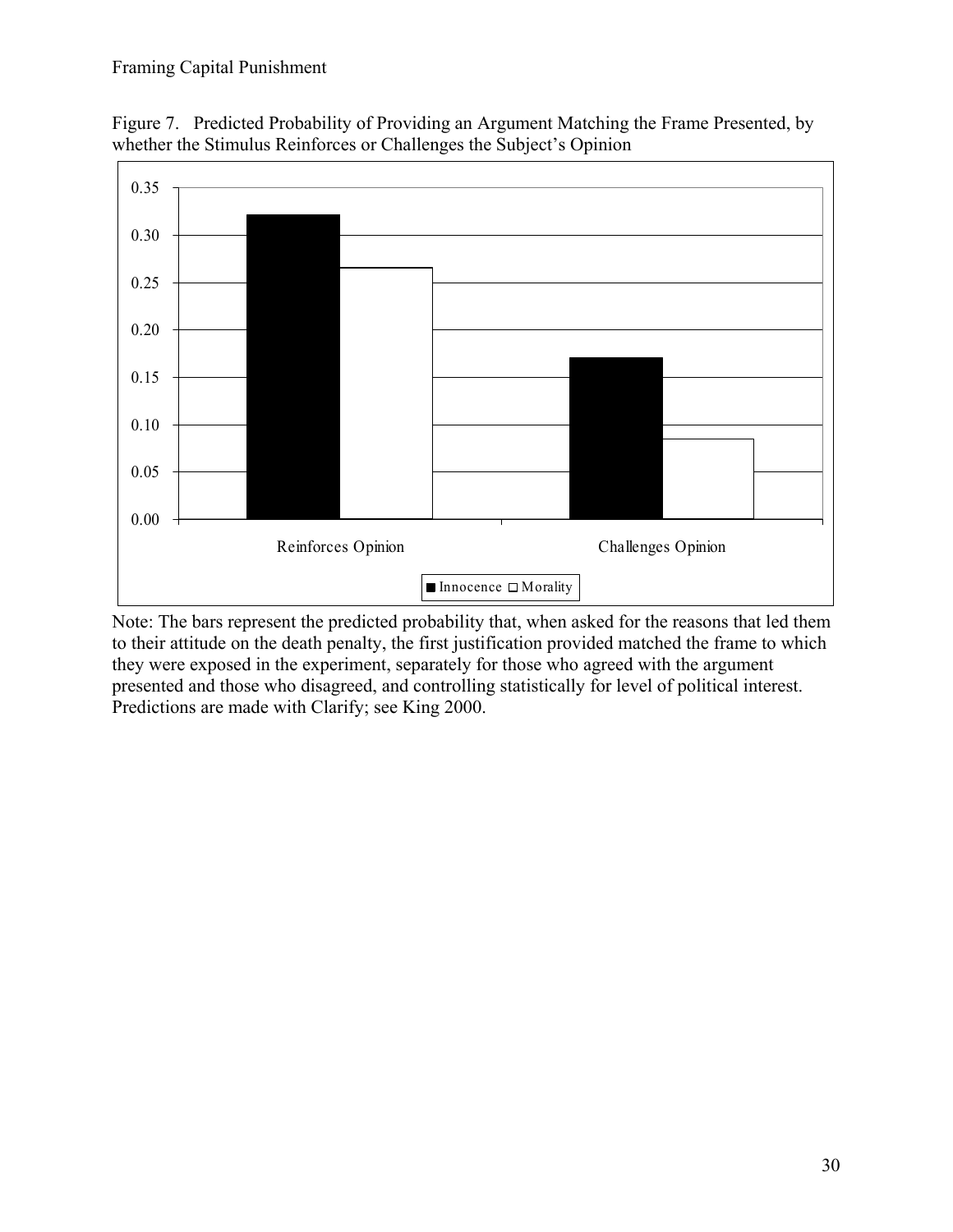

Figure 8. Predicted Probability of Repeating the Frame Received, by Level of Political Interest.

Note: The figure shows the predicted probability of explaining one's attitude on the death penalty with reference to an argument on the frame received, for various levels of political interest. So for example the lowest line shows that those exposed to the pro-death penalty morality argument, but who opposed to the death penalty, were very unlikely to refer to this argument in explaining their opinions: fewer then five percent of those with low political interest, and only about 10 percent of those with high political interest did so. The top line shows that those getting the innocence argument, who agreed with it, on the other hand, were much more likely to use this same argument in explaining their opinion: twenty-five percent at low levels of political interest, and over 60 percent at high levels of political interest. The innocence argument (solid lines) is always more effective than the morality argument (dashed lines).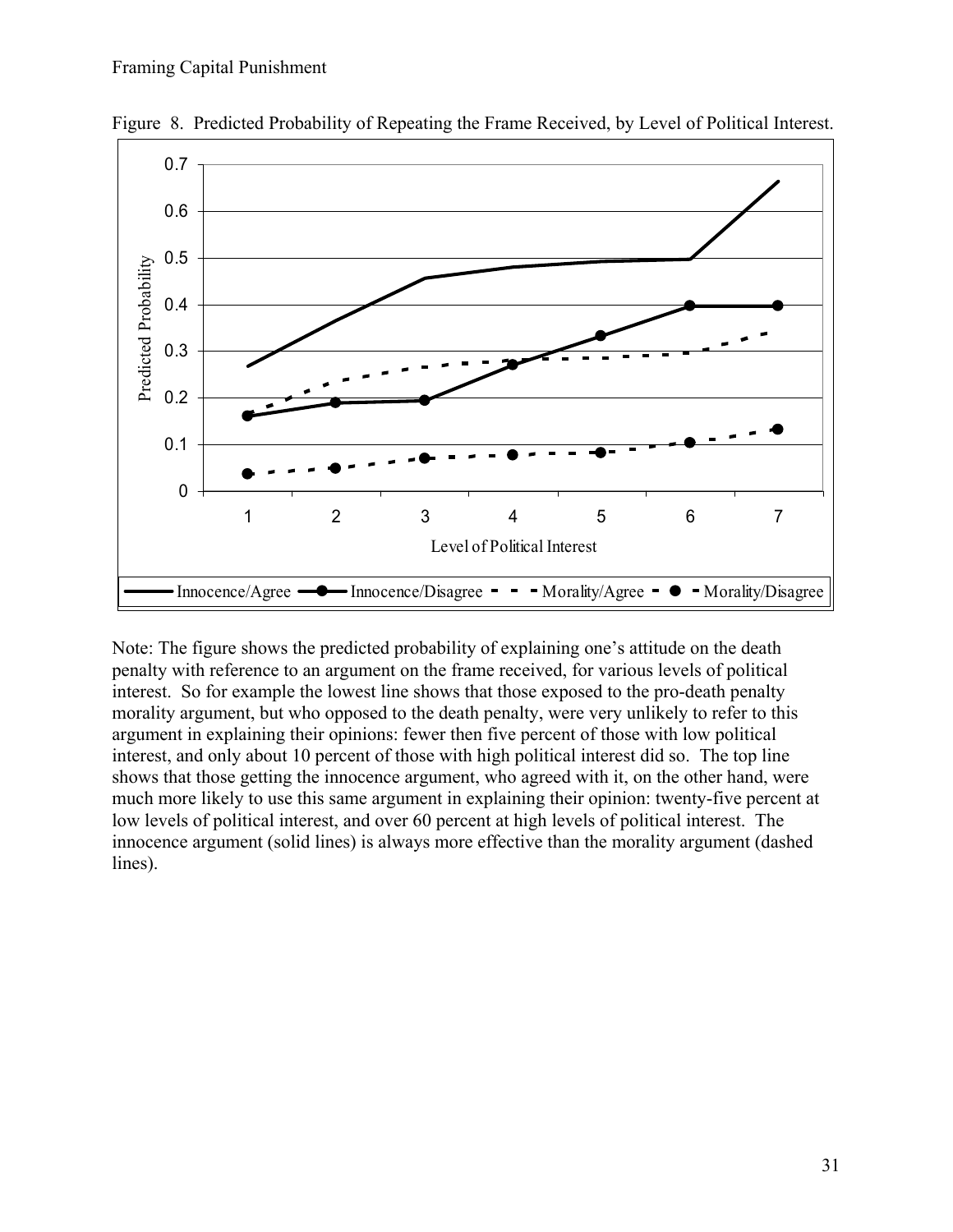

Figure 9. Death Sentences, Executions, and the Size of Death Row.

Note: Data from Death Penalty Information Center. 2004 data from Associated Press 2005.